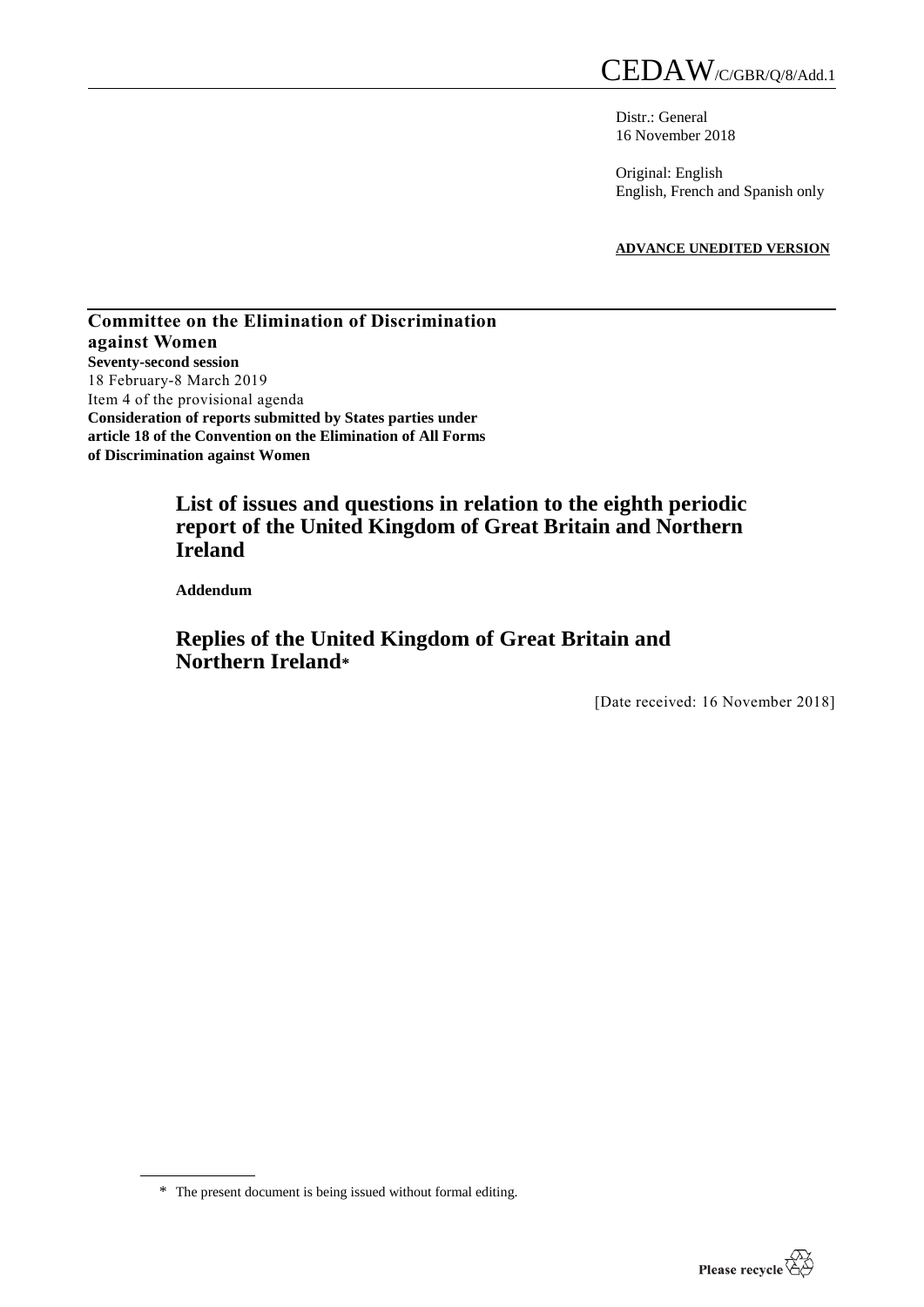# **Introduction**

1. This document provides the United Kingdom's response to the list of issues and questions set out in Document: CEDAW/C/GBR/Q/8, dated 3 August 2018.

2. In this response, entries which refer to the Wales and Scotland devolved administrations are to be treated as that administration's government submissions. In relation to Northern Ireland (NI), the power-sharing negotiations are ongoing and accordingly, devolved issues remain a matter for a restored Northern Ireland Executive and Assembly. Northern Ireland entries were submitted by Northern Ireland Civil Service and reflect the current position, which remains subject to review and agreement by future Ministers. UK Government remains committed to the restoration of a fully functioning Executive and Assembly in Northern Ireland.

# **Applicability of the Convention**

### **Extending the Convention to the British Overseas Territories and Crown Dependencies**

3. The territorial application of the Convention has been extended from three to seven Overseas Territories between 2016-2017. Over 70,000 women and girls in the Cayman Islands, Bermuda, Anguilla and the territorial grouping of St Helena now have increased protection from discrimination with the extension of the Convention to these jurisdictions. Work is underway to extend the UK's ratification to the remaining Territories of Montserrat, Pitcairn and Gibraltar in addition to the Bailiwick of Jersey.

### **Reservations to the Convention**

4. In relation to the UK's reservation to article 9, the British Nationality Act 1981, which came into force in January 1983, does not allow discrimination against women within the meaning of Article 1 as regards acquisition, change or retention of their nationality or as regards the nationality of their children. The UK's acceptance of Article 9 shall not, however, be taken to invalidate the continuation of certain temporary or transitional provisions which will continue in force beyond that date.

5. In relation to the UK's reservation under article 11, the ending of State Pension Adult Dependency Increases (ADIs) was part of a package of reforms contained in the Pensions Act 2007. It is the intention that remaining payments of ADI will stop from 6 April 2020 when the reservation to article 11 will no longer be required.

6. The reservation to article 15 which relates to the exclusion of women from ground close combat (GCC) roles is left in place as full implementation of the decision to lift the previous exclusions on women is not expected until 2019.

### *Isle of Man*

7. On 27 September 2018, the Council of Ministers approved the withdrawal for the Isle of Man of the following reservations and declarations, which will be progressed in due course:

- In initial paragraph A(c) the substitution of "any act done for the purpose of ensuring the combat effectiveness of the Armed Forces of the Crown" for "to the admission into or service in the Armed Forces of the Crown";
- Paragraph A(d);
- The full reservations under Articles 1, 9 and 13;
- The paragraphs under Articles 11, 15 and 16 that have been withdrawn for the UK.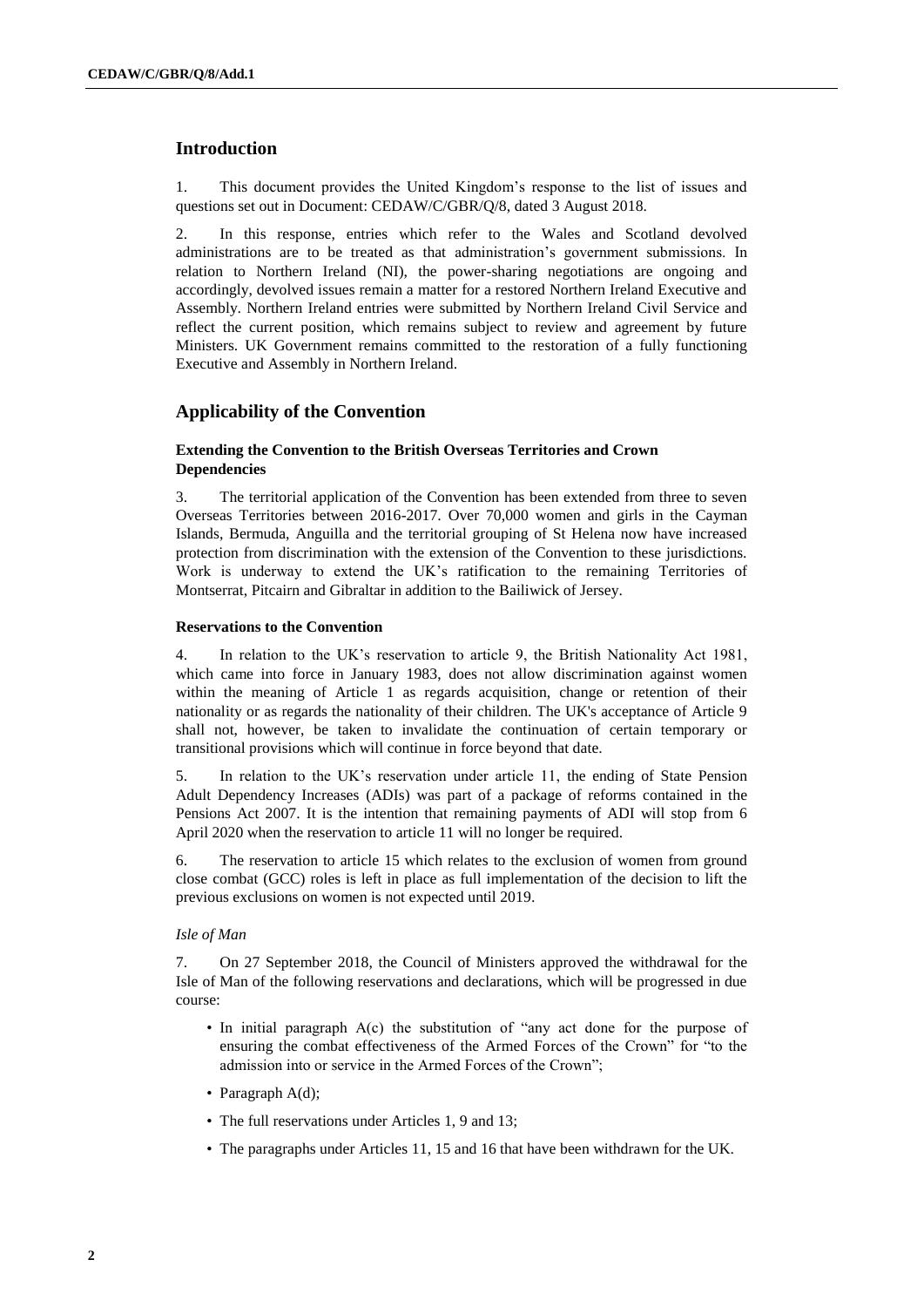# **Legislative and policy framework**

#### **Incorporating CEDAW into national law**

8. The UK Government's view is that CEDAW rights are already largely reflected in existing domestic legislation, such as the Equality Act 2010 and the Human Rights Act 1998. The Equality Act prohibits discrimination, harassment and victimisation in respect of nine protected characteristics: sex, sexual orientation, gender reassignment, age, disability, pregnancy and maternity, race, religion or belief, marriage and civil partnership in areas such as the provision of goods, facilities and services, employment and education.

9. Paragraph 8 of the report makes clear that the UK Government does not agree that the Equality Act 2010 should incorporate all the provisions of the CEDAW Convention. To do so would create a hierarchy of rights in terms of sex as compared to other protected characteristics, such as disability or race.

### *Wales*

10. The First Minister of Wales commissioned a rapid review to bring new impetus to the Welsh Government's work on gender equality. Phase one of the review reported in July 2018 with a series of recommendations which are now being considered in Phase two.

#### *Northern Ireland*

11. Measures taken to ensure that women in NI have at least the same equality protections as their counterparts in England is a matter for Ministers of the Northern Ireland Executive Committee. The Racial Equality Strategy (2015-2025) acknowledges more needs to be done to identify how we can prevent and combat multiple ('intersectional') discrimination.

#### **Equality legislation and intersectional discrimination**

12. The Equality Act 2010 provides robust protection across a range of protected characteristics and an employee or service user may bring a claim under more than one ground. Claimants may already bring multiple claims on different grounds for example, a person may bring an age discrimination and sex discrimination claim in respect of the same alleged act of discrimination and a court or tribunal may consider these alongside one another.

#### **UK Withdrawal from the EU**

13. The EU (Withdrawal) Act 2018, which effectively converts the vast majority of the body of European law into UK law guarantees EU minimum standards will be retained on exit day. On funding, the UK will continue to have all of the rights, obligations and benefits that membership brings, including receiving European funding, up until the point we leave the EU. The White Paper on the future relationship between the United Kingdom and the European Union, published on 12 July 2018, highlighted the UK interest in participating in future EU programmes, and collaboration, where it is in the UK's and the EU's mutual interest.

14. The Equality Act 2010 sets out wide-ranging equalities protections, and incorporates virtually all existing EU equalities law and Court of Justice of the European Union (CJEU) case law. In some areas, domestic legislation goes further than EU requirements - for example the public sector equality duty, which places a proactive duty on public authorities to consider how their policies or decisions would affect people who are protected under the Equality Act. There are also domestic requirements that ensure gender pay gap reporting and non-discrimination in access to goods and services on grounds of e.g. disability or age.

15. UK Government is committed to ensuring that there is no regression in equalities as we leave the EU. Specific safeguards in the form of ministerial statements on equalities have been incorporated in relation to changes to legislation required by EU-Exit, which mirror part of the public sector equality duty.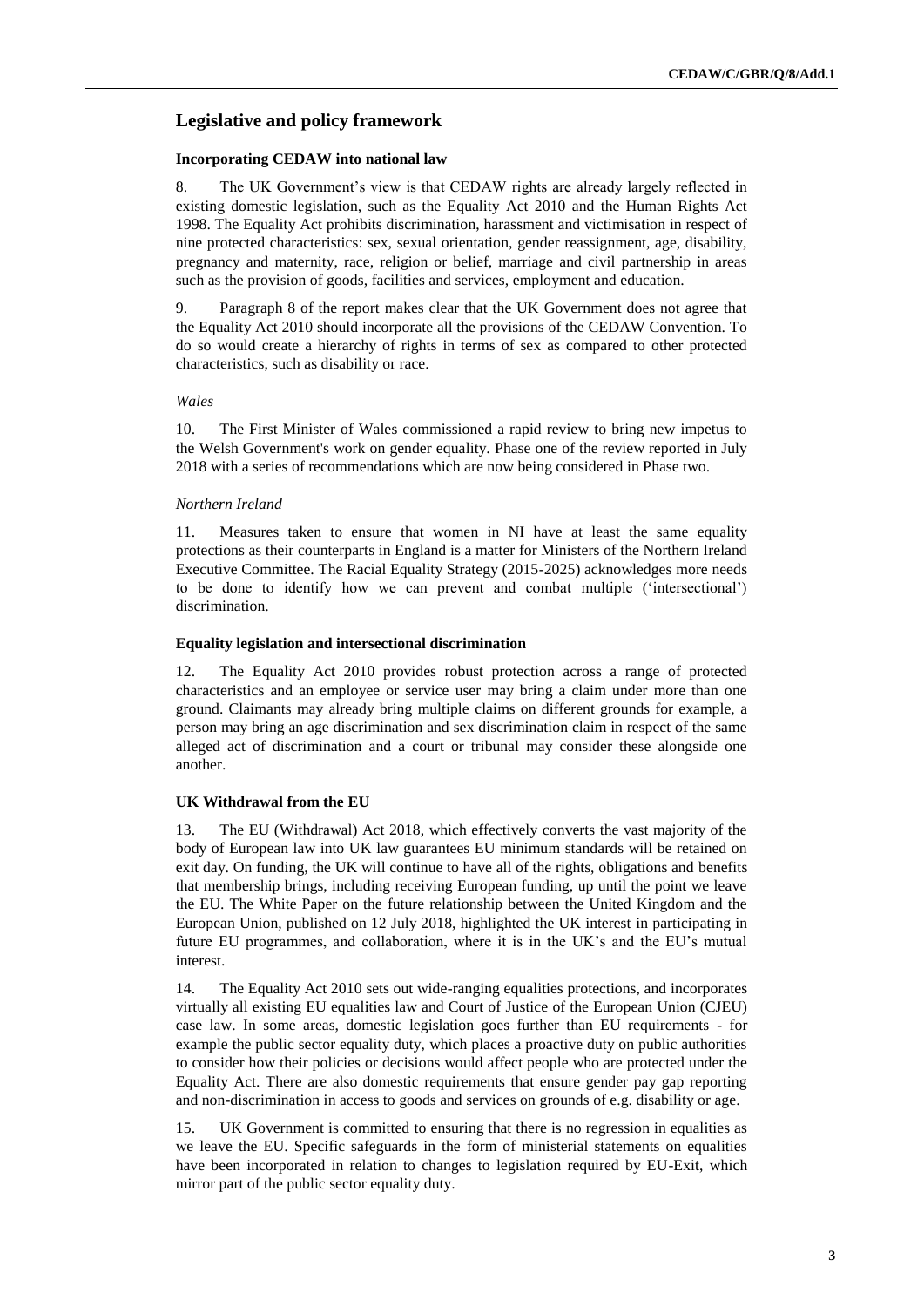16. The rights of women and girls in Northern Ireland will continue to be protected and promoted by a restored devolved Executive and Assembly in Northern Ireland and the UK Government, consistent with our domestic and international obligations. Exiting the EU does not change this.

#### *Scotland*

17. The First Minister has convened an Advisory Group on Human Rights Leadership, which is working independently of government to examine the human rights impacts of UK's EU exit and how best to protect and promote all human rights across all potential scenarios. In doing so, it will apply the three principles on human rights articulated by Scotland's Standing Council on Europe:

- There must be no regression from current standards;
- Scotland must keep pace with future EU standards;
- Scotland should demonstrate leadership on human rights.

# **Access to Justice**

### **Historical Institutional Abuse**

18. As required by its terms of reference, the NI Executive's Inquiry into Historical Institutional Abuse<sup>1</sup> examined if there were systemic failings by institutions or the State in their duties towards those children in their care between the years of 1922-1995. The Inquiry Report was formally published on 20 January 2017, detailing the findings of the statutory inquiry panel and its recommendations. The publication of the Report brought to a conclusion the Inquiry's investigation.

19. The NI Executive agreed in October 2016 to establish an independently chaired inter-departmental working group to look further into both Mother and Baby Homes/Magdalene Asylums (Laundries) and clerical child abuse. To fulfil the Executive decision to review the evidence around the experience of residents of certain institutions not considered by the Historical Institutional Abuse Inquiry, the Group has commissioned research into Mother and Baby Homes and Magdalene Laundries in Northern Ireland by academics based at Queen's University Belfast and Ulster University.

### **Review of Legal Aid, Sentencing and Punishment Offenders Act 2012**

20. In recognition of the extensive nature of the changes made by the Legal Aid, Sentencing and Punishment Offenders Act 2010 (LASPO) and subsequent amendments, UK Government is undertaking a post-implementation review and assessing the extent to which the objectives of the LASPO changes were achieved.

#### **Access to Legal Aid**

21. The evidence gathering phase of the review is ongoing and so far, the Ministry of Justice has engaged with over 70 interested parties, many of whom have provided evidence concerning the impact of LASPO on different cohorts of clients, including women. The evidence gathering phase has concluded and the Government is committed to publishing the review by the end of the year.

22. The consultations that preceded LASPO were published over seven years ago, and since this time there have been significant developments in the UK's justice system. This includes the processes through which people can access legal advice. The review therefore also provides an opportunity to consider how we can improve the journey through the justice system for all users, including the groups of disadvantaged women that the Committee has highlighted.

<sup>1</sup> https://www.hiainquiry.org/.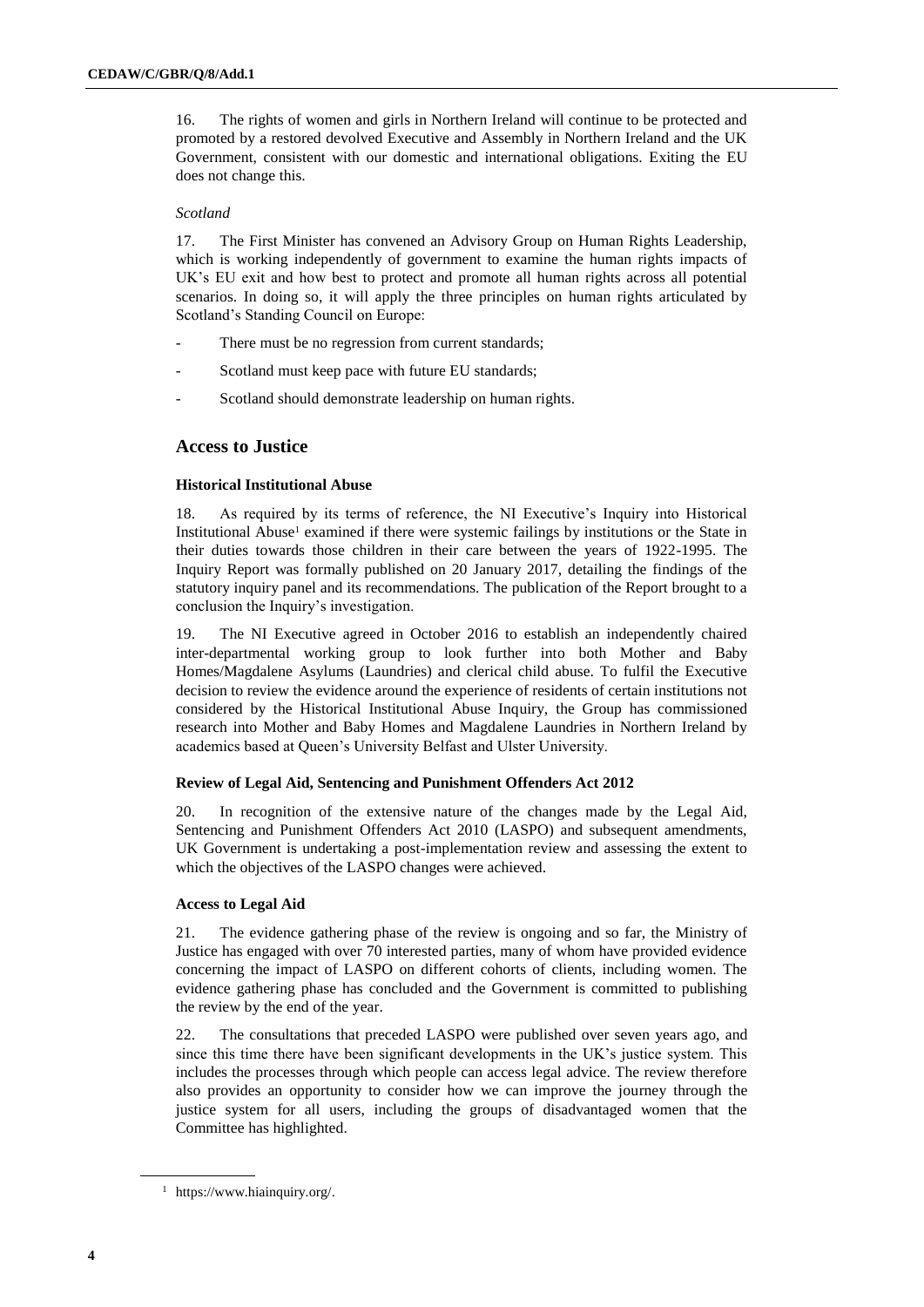23. In January 2018, the Ministry of Justice made a legislative change to facilitate access to civil legal aid for victims of domestic violence and child abuse. The amendment introduced new forms of evidence and expanded the scope of existing evidence that can be produced to enable victims to qualify for legal aid. The amendment also removed the time limits which previously required evidence to be produced within 5 years (2 years in relation to child abuse) of specified behaviour occurring. The effect of these changes is that more victims will potentially qualify for assistance. In the first quarter of 2018 there was a 21% increase in applications for legal aid for domestic violence and a record number of legal aid grants were made.

24. Legal aid is available for civil legal services provided in relation to contravention of the Equality Act 2010, subject to the statutory means and merits tests; this is available both for initial advice and representation. Publicly funded advice also continues to be available for Employment Tribunal discrimination claims, and publicly funded advice and representation is available in the Employment Appeal Tribunal.

#### *Scotland*

25. Changes to legal aid eligibility in England and Wales are not reflected in the Scottish system. Scottish Government provides funding for the Scottish Women's Rights Centre - a resource to ensure that women in Scotland who have or are experiencing genderbased violence are able to access timely and appropriate legal advice and information.

### **National machinery for the advancement of women**

#### **Strategy to implement CEDAW**

26. Noting the Committee's recommendations, the Government Equalities Office is currently exploring a range of options to support women to enter and progress in the workplace, ensure that no one is held back by limiting social attitudes, and build equal opportunities for all.

#### **Impact of tax policies and tax avoidance on women**

27. Since 2010, UK Government has introduced over 100 new measures to tackle tax avoidance, evasion and non-compliance. These measures have secured and protected over £185 billion, including over £2.8 billion from initiatives with an offshore focus. This revenue helps fund public services, including initiatives to advance equality between women and men. At 5.7%, the overall UK tax  $gap<sup>2</sup>$  is at a near record low.

### **Temporary special measures**

#### **Diversity in judiciary and policing**

28. The Judicial Appointments Commission (JAC) applies an equal merit provision (EMP), in line with the Equality Act 2010. For recruitment of judge types where there is clear under-representation on the basis of race or gender (determined by reference to national census data and judicial diversity data from the Judicial Office), if two or more candidates are assessed as being of equal merit, the JAC can select a candidate for the purpose of increasing judicial diversity on the basis of gender or ethnicity.

29. In England and Wales, the police officer workforce is more representative in terms of gender and ethnicity than it has ever been.<sup>3</sup> See statistical annex. Women currently occupy some of the most senior roles in policing in England and Wales, including:

• Commissioner of the Metropolitan Police Service;

<sup>&</sup>lt;sup>2</sup> The tax gap is defined as the difference between the amount of tax due to the Exchequer and the amount actually collected in any given year.

<sup>3</sup> Source: Police Workforce England and Wales, 31 March 2018.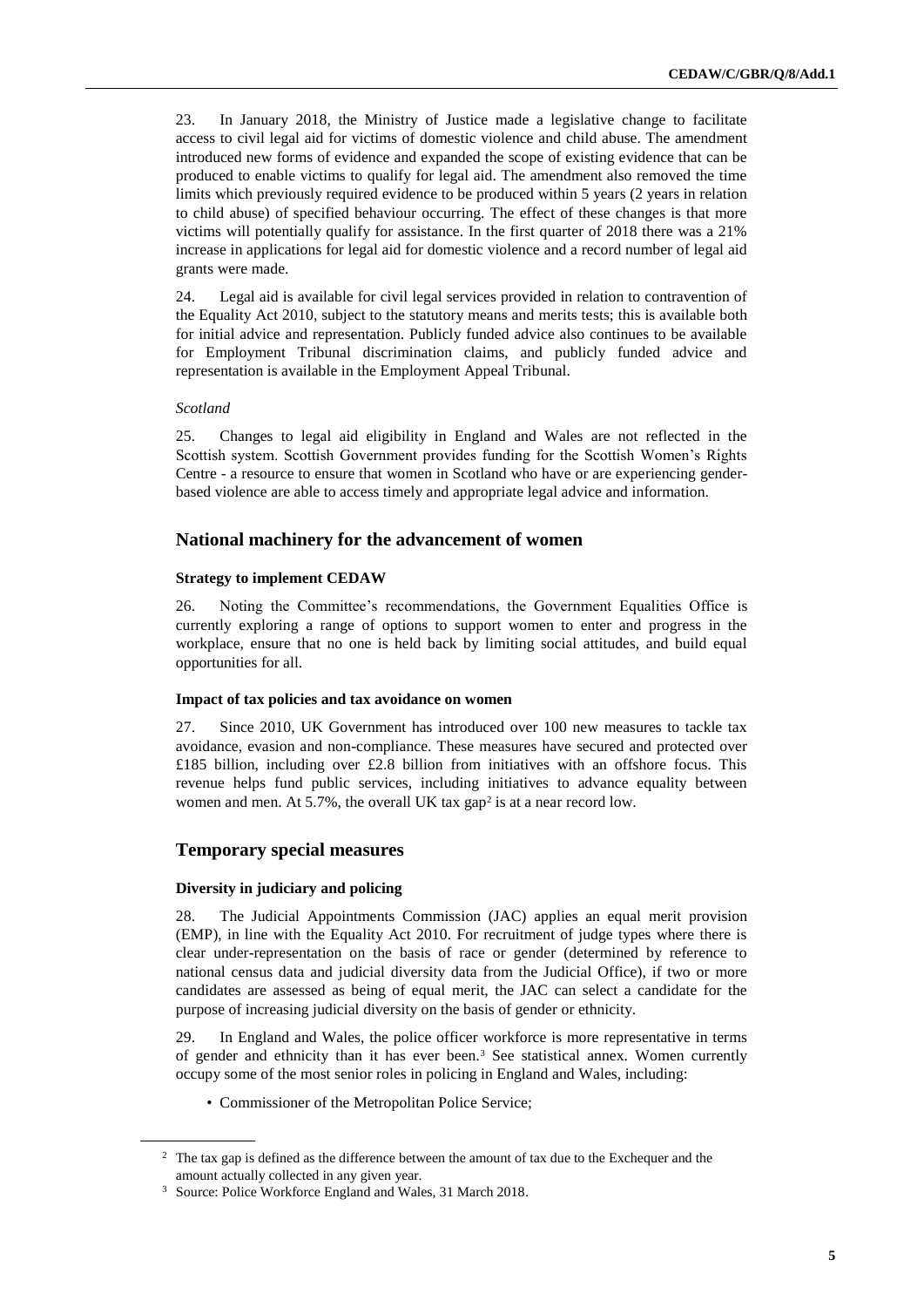- Director General of the National Crime Agency;
- Chair of the National Police Chiefs' Council;
- The National Police Chiefs' Council lead for gender in policing.

30. The College of Policing has published a code of ethics, guidance on flexible working, and advice on the use of lawful positive action to increase the recruitment, retention and progression of officers from under-represented groups, which includes women in policing.

# **Discriminatory gender stereotypes and harmful practices**

### **Gender stereotypes in advertising**

31. The Advertising Standards Authority published their report on 'depictions, perceptions and harm in advertising'. The Committees of Advertising Practice (CAP) and Broadcast Committee of Advertising Practice (BCAP) subsequently consulted on a new rule and supporting guidance to proscribe adverts from depicting harmful or offensive gender stereotypes, including stereotypical gender roles and characteristics. The industry is also developing initiatives to include positive and diverse gender portrayal in adverts. UK Government has agreed to take forward work to tackle harmful gender stereotypes in advertising with industry.

32. In relation to online abuse, the Government Equalities Office is funding a Law Commission review to explore whether current legislation meets the challenges of abusive online communications.

### **Implementing Recommendations of the Leveson Inquiry**

33. There have been extensive reforms of both the police and the press, with the majority of the recommendations from Part 1 having been implemented. Furthermore, UK Government is satisfied that all of the Inquiry's recommendations<sup>4</sup> in relation to law enforcement have been, or are being, delivered.

### *Scotland*

34. The Royal Charter on Self-Regulation of the Press was agreed by the Scottish and UK Government, and was unanimously passed in the Scottish Parliament and by all the major parties at Westminster. The Royal Charter puts in place a process to implement the recommendations of the Leveson Report. This process is ongoing. Implementation of the principles of the Leveson Report is expected by Parliament and by the public.

#### **Muslim women**

35. UK Government published the Counter-Extremism Strategy in 2015, which emphasised the need to tackle both the violent and non-violent harms of extremism in all its forms, including the erosion of women's rights, promoting hatred and division in communities, the spread of intolerance and the isolation of communities. The *Building a Stronger Britain Together* programme is supporting over 150 civil society and community organisations to create more resilient communities, stand up to extremism in all its forms and offer vulnerable individuals a positive alternative. The Home Office has established an independent Commission for Countering Extremism with a clear remit to support the Government to identify and confront extremist ideology in all its forms, and to ensure women's rights are upheld.

<sup>4</sup> [https://assets.publishing.service.gov.uk/government/uploads/system/uploads/attachment\\_data/file/684678](https://assets.publishing.service.gov.uk/government/uploads/system/uploads/attachment_data/file/684678) /GOVERNMENT\_RESPONSE\_TO\_THE\_CONSULTATION\_ON\_THE\_LEVESON\_INQUIRY\_AND\_ITS\_IMP LEMENTATION\_.pdf.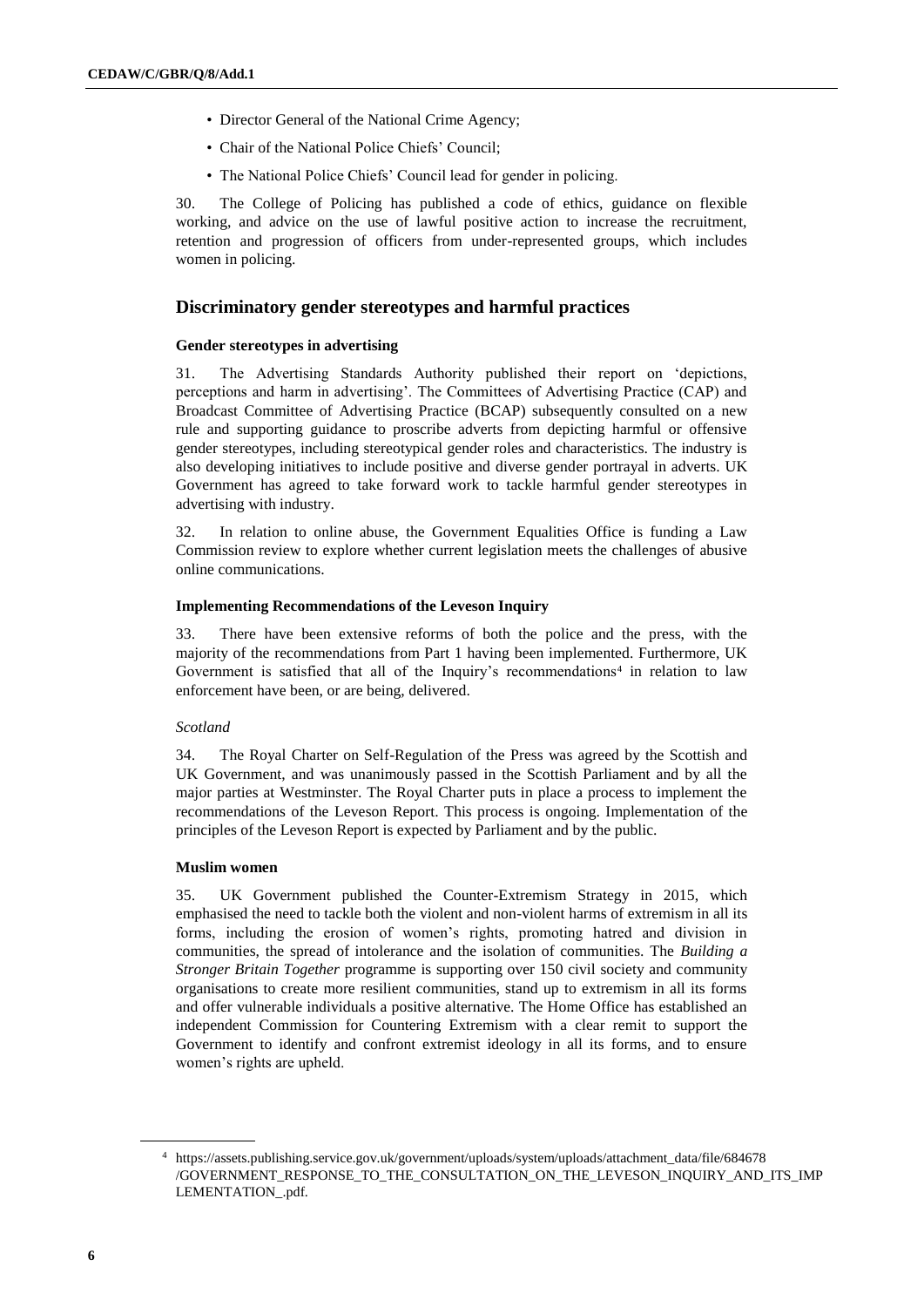#### **Female Genital Mutilations (FGM) Prosecutions**

36. A new female genital mutilation (FGM) mandatory reporting duty requiring professionals to report 'known' cases of FGM in under 18s to the police came into force on 31 October 2015. The duty is helping increase referrals to the police.

37. As highlighted in the UK's eighth periodic report, UK Government has significantly strengthened the law in 2015 to improve protection for victims and those at risk, and to break down the barriers to prosecution.

38. Courts can only consider the evidence before them and that evidence must demonstrate beyond reasonable doubt that an offence has occurred by a known person.

39. The courts in England and Wales have granted 220 FGM protection orders<sup>5</sup> since their introduction in 2015. The UK continues to keep under review whether any further legislative changes are needed, to support the police and the Crown Prosecution Service in bringing perpetrators to justice and protecting victims.

#### *Scotland*

40. Scottish Government announced that it would bring forward a Bill on FGM and intends to consult on what additional protections may be necessary for the purpose of improving the response to FGM.

#### *Northern Ireland*

- 41. The following legislative measures regarding FGM also extend to Northern Ireland:
	- Offence of female genital mutilation: extra-territorial acts;
	- Anonymity for victims of female genital mutilation;
	- Offence of failing to protect girl from risk of genital mutilation;
	- Female genital mutilation protection orders.

#### **Mandatory Reporting Duty**

42. The 2015 Department of Health and Social Care (DHSC) FGM Prevention programme introduced guidance and provided support to NHS organisations to raise awareness of the FGM mandatory reporting duty as introduced in October 2015. NHS England continues to work with partners across health services and the police to increase awareness of and compliance with the duty placed upon professionals.

#### *Scotland*

43. Multi-Agency Practice Guidance was published in 2018 to ensure that women and girls have access to FGM services and that service providers are equipped with the skills to respond effectively. Health Scotland is working with the Scottish Refugee Council and community representatives to develop mechanisms for engagement with local health boards to promote awareness of needs, and accessibility of local healthcare services. The Chief Medical Officer/Chief Nursing Officer issued a letter in February 2016, which requested that health professionals in Scotland implement processes for the recording of FGM within health boards.

#### **Medical and psychosocial support**

44. The DHSC FGM Prevention programme<sup>6</sup> developed and published 10 recommendations about 'Commissioning services to meet the needs of woman and girls with FGM' which supports commissioners to consider how best to plan and offer high-

<sup>5</sup> https://www.gov.uk/government/publications/fgm-protection-orders-factsheet.

<sup>6</sup> [https://www.nhs.uk/NHSEngland/AboutNHSservices/sexual-health-services/Documents/FGM](https://www.nhs.uk/NHSEngland/AboutNHSservices/sexual-health-services/Documents/FGM-prevention-programme-sept-2015.pdf)[prevention-programme-sept-2015.pdf.](https://www.nhs.uk/NHSEngland/AboutNHSservices/sexual-health-services/Documents/FGM-prevention-programme-sept-2015.pdf)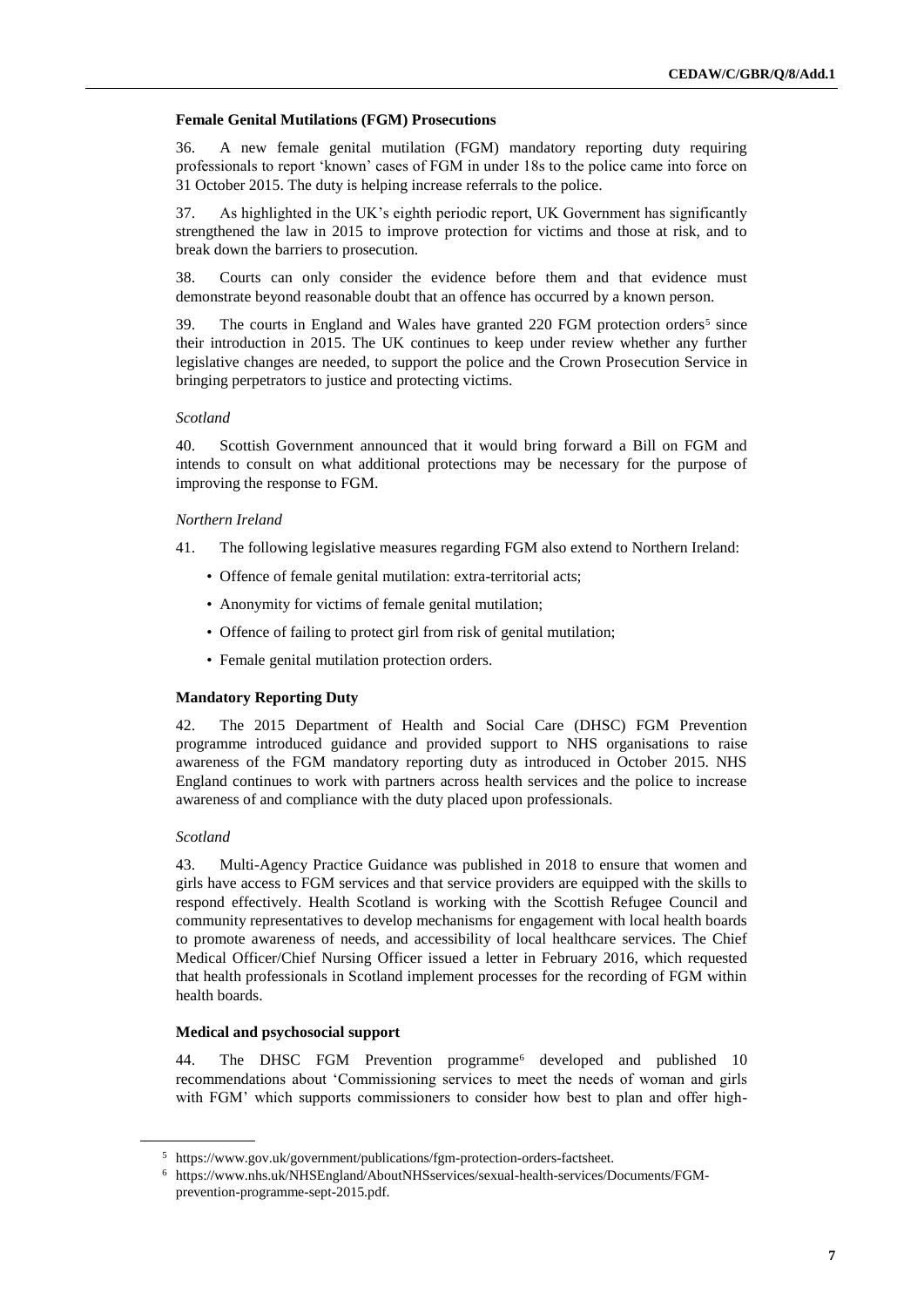quality services to meet the healthcare needs of survivors and how safeguarding is a core consideration at all times.

#### *Wales*

45. The mandatory reporting duty on regulated health, education and social care professionals has led to the coordination of training for professionals and an FGM clinical pathway within health. This streamlines the process in Wales and ensures communication between professionals and the police to report identified cases of FGM under 18 and those at risk of FGM.

#### **Intersex children**

46. Issues faced by people who are living with variant sex characteristics is an emerging policy area for Government. UK Government has announced its intention to publish a call for evidence on these issues. The evidence gathered from this exercise will inform the Government's next steps in this area. UK Government is aware of some calls from the sector to ban the practice of medical interventions on minor's sex characteristics.

### **Gender-based violence against women**

### **Prosecutions and convictions**

47. Prosecutions and convictions for violence against women and girls (VAWG) have risen 63% in the past decade, since 2007-08. In 2017–18, 960 offences of controlling or coercive behaviour were charged and reached a first hearing; an increase from 309 in 2016– 17. In 2017–18 the volume of VAWG referrals from the police fell from 117,444 in 2016– 17 to 116,574 – a slight fall of 870 referrals (0.7%).

48. The volume of VAWG crime prosecutions completed fell from 112,270 in 2016–17 to  $105,613$  – a fall of 6,657 defendants (5.9%). The volume of convictions fell from 84,565 in 2016–17 to 80,387 – a fall of 4,178 (4.9%). The conviction rate increased from 75.3% to 76.1%; conviction after trial (exclusive of mixed pleas) rose by 2.4ppt to 53.8%.

#### **Domestic Violence Disclosure**

49. In England and Wales, the Domestic Violence Disclosure Scheme<sup>7</sup> and Domestic Violence Protection Orders<sup>8</sup> (DVPOs) have been rolled out nationally to improve the protection available to victims. Over 3,410 disclosures have been made under the DVDS scheme and over 3,698 DVPOs have been put in place.

#### **Stalking**

50. In England and Wales, the proposed civil Stalking Protection Order will support existing tools to ensure there are robust protections available to victims of 'stranger stalking'. The order will:

- Be available on application from the police to the courts, ensuring the onus to take action is not on the victim;
- Have the flexibility to impose both restrictions and positive requirements on the perpetrator, including a requirement to notify certain personal details to the police;

<sup>7</sup> The principal aim of the Domestic Violence Disclosure Scheme is to introduce recognised and consistent procedures, based on this common law power, for the police to consider the disclosure of information in order to protect a member of the public who may be at risk of harm from domestic violence or abuse.

<sup>8</sup> DVPOs are a civil order that fills a "gap" in providing protection to victims by enabling the police and magistrates' courts to put in place protective measures in the immediate aftermath of a domestic violence incident where there is insufficient evidence to charge a perpetrator and provide protection to a victim via bail conditions.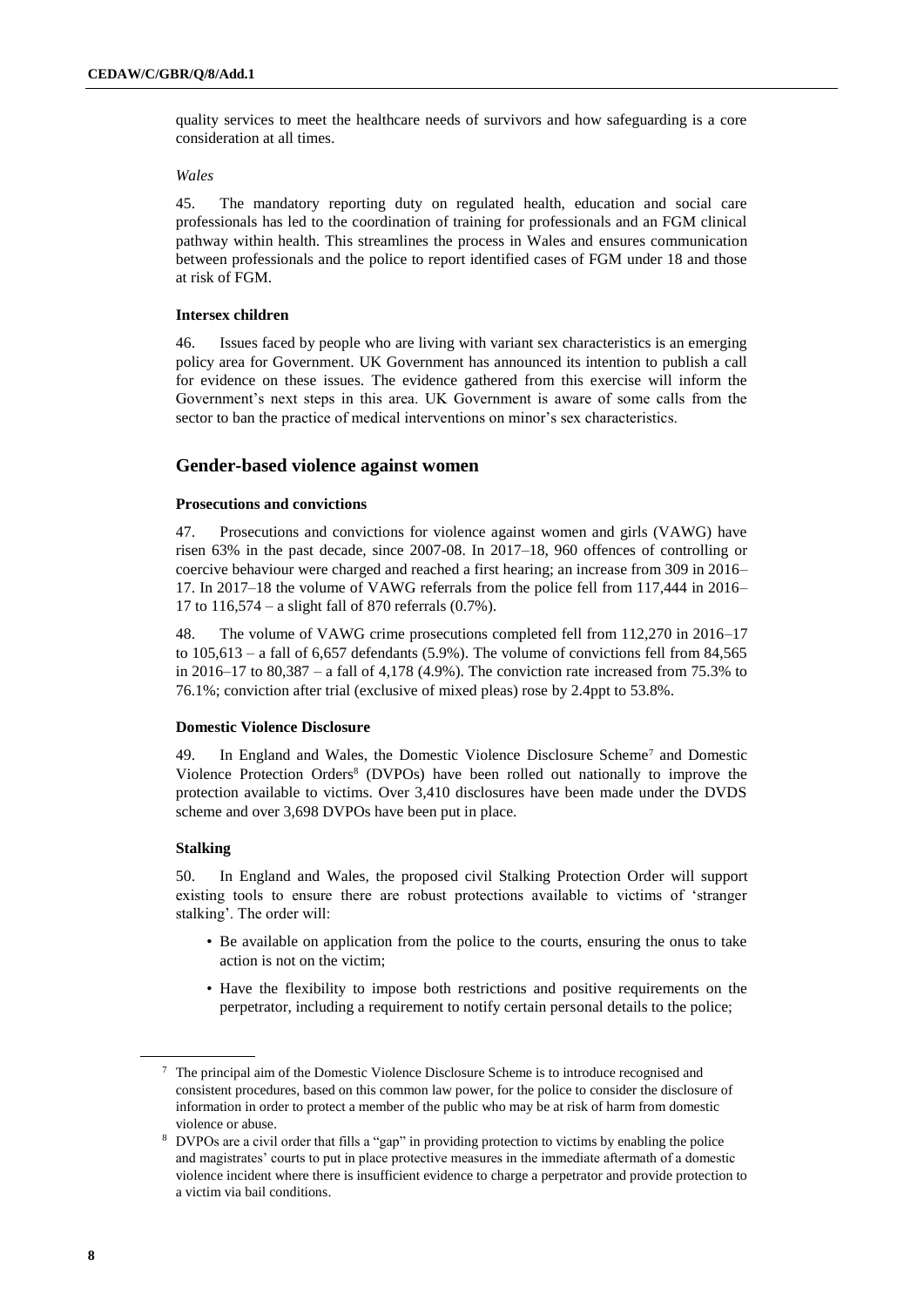- Have a criminal penalty for breach of up to five years' imprisonment, to ensure that there are consequences where an individual does not comply with its conditions.
- 51. The Stalking Protection Bill is currently going through Parliament.

#### **Domestic Abuse Bill**

52. UK Government will publish a landmark draft Domestic Abuse Bill later in this parliamentary session, which will protect and support victims, recognise the life-long impact domestic abuse can have on children and make sure agencies respond to domestic abuse effectively. The draft Bill will include measures to:

- Introduce a new statutory definition of domestic abuse;
- Create a new domestic abuse prevention notice and order to provide clearer pathways of protection for victims;
- Make sure that if abusive behaviour involves a child, the court can hand down a sentence that reflects the grievous and life-long impact that abuse has on the child;
- Establish a Domestic Abuse Commissioner;
- Further enshrine the UK's commitment to the Istanbul Convention by extending the extra-territorial jurisdiction over VAWG related offences.

### *Northern Ireland*

53. In order to raise awareness of the issue of domestic violence and abuse (to encourage reporting of related incidents) and introduction of the new Domestic Violence and Abuse Disclosure Scheme (DVADS), the Department launched a dedicated mixedmedia promotional campaign in March 2018. This three year targeted campaign will run until the end of March 2020.

#### *Scotland - Domestic Abuse Act*

54. The Domestic Abuse (Scotland) Act 2018 received Royal Assent on 9 March 2018. This Act creates a specific offence of abusive behaviour (not yet in force) that will cover not just physical abuse, but also other forms of psychological abuse and coercive and controlling behaviour that cannot easily be prosecuted using the existing criminal law.

#### **Lesbian, Bisexual and Transgender women**

55. In July 2018, the Government Equalities Office published the research report of their national LGBT Survey. The survey which received a record-breaking 108,000 responses, making it the largest survey of its kind from across the UK. This has improved the evidence base around the experiences of lesbian, bisexual and transgender women and those who identify as intersex gender-fluid or non-binary. This includes, for example, threats of sexual violence and controlling and coercive behaviour. In response, the LGBT Action Plan<sup>9</sup> was published which included a number of cross Government action commitments.

56. UK Government already provides funding for a LGBT helpline to provide direct support to victims of domestic abuse in England and Wales.

57. The Ministry of Housing, Communities and Local Government's (MHCLG) £20 million specialist accommodation-based fund provides support for initiatives across the country, such as Manchester City Council's scheme to provide independent living accommodation and caseworker support for LGBT survivors of domestic abuse.

<sup>9</sup> https://www.gov.uk/government/publications/lgbt-action-plan-2018-improving-the-lives-of-lesbiangay-bisexual-and-transgender-people.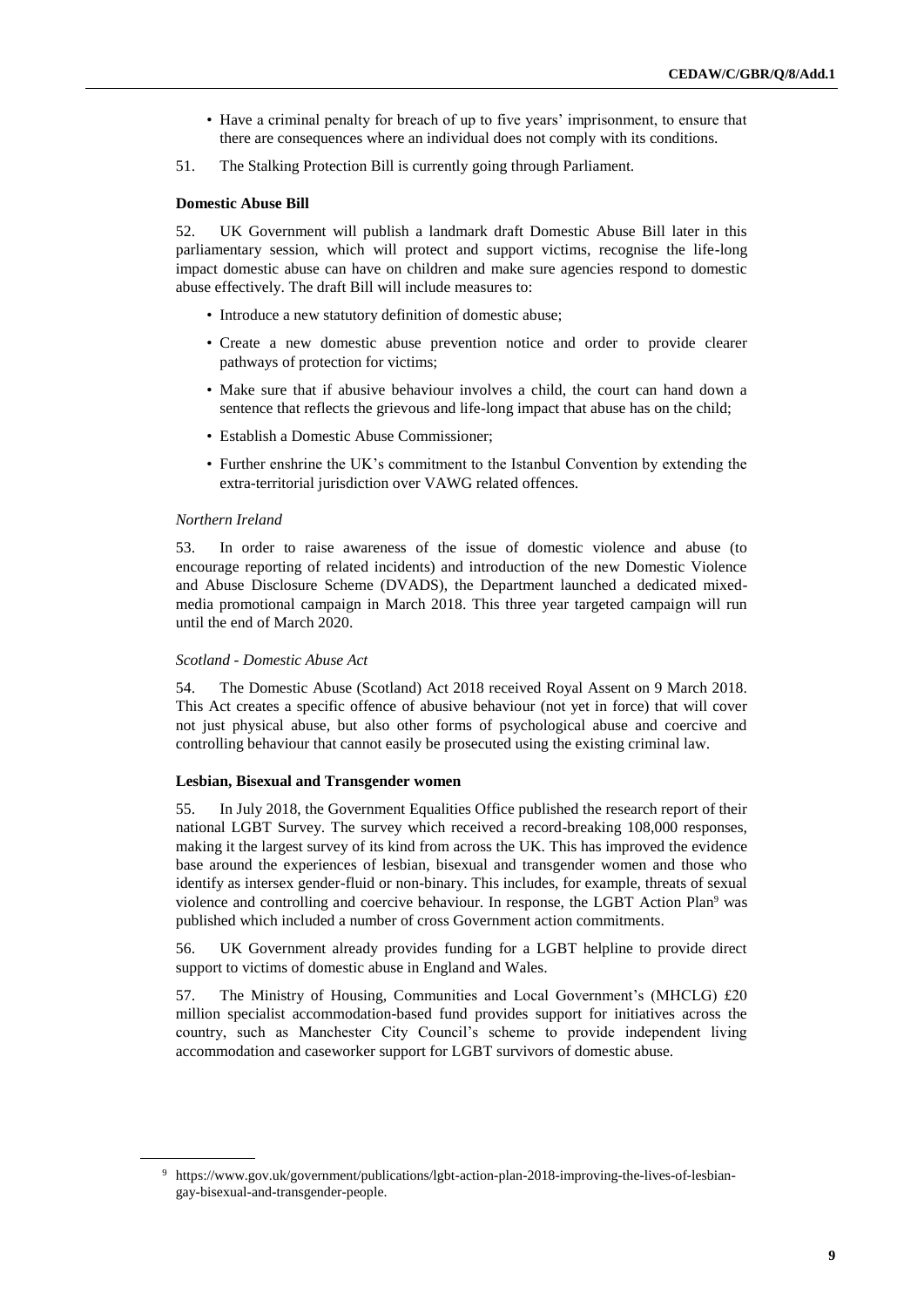### *Wales*

58. Welsh Government funds a range of support services to protect women from abuse and violence irrespective of sexuality and gender-identification. A new Welsh Government Cross-Government Delivery Framework outlines the actions to be undertaken to inform the development of a new curriculum and guidance to include a range of topics such as education for LGBTQI, issues of sexual consent, and prevention of violence against women.

### *Scotland*

59. Scottish Government funds LGBT Youth Scotland to deliver the *Voices Unheard Project,*<sup>10</sup> which takes forward work to support LGBTI young people who have experienced gender-based violence (GBV) to share their experiences, reviews services for inclusivepractices, and engages with key decision-makers, and inform their peers and other professionals. The project also includes training delivery and support for the LGBT Charter process for GBV services to ensure that they undertake best practice for LBTI women, and LGBTI children and young people.

### **Reporting incidents of violence including domestic violence**

60. UK Government expects every report to be treated seriously from the point of disclosure, every victim to be treated with dignity and every investigation and prosecution to be conducted thoroughly and professionally.

### *Wales*

61. Welsh Government's National Strategy on violence against women, domestic abuse and sexual violence contains an objective to increase awareness and challenge attitudes of violence against women, domestic abuse and sexual violence across Wales. Welsh Government has developed and implemented a communications framework in partnership with key stakeholders and survivors of abuse. This has included the campaigns, *"This is Me"* and *"Don't be a Bystander".*

### *Scotland*

62. Scottish Government has committed to provide funding to Police Scotland to specifically train frontline officers and staff to identify the new offence of abusive behaviour (not yet in force). An additional £20 million over 2015-18 from Justice budgets has been committed, which includes increased support for advocacy provision. This funding has continued into 2018/19, primarily to support a number of existing funding allocations committed over the initial three-year period. Scottish Government is investing an additional £1.1 million funding to improve how sexual offences cases are handled and improve communication with victims.

### **Honour-based violence**

63. Work to tackle so-called 'honour-based violence' (HBV) is an integral part of the cross-Government Violence Against Women and Girls (VAWG) strategy. £100 million in funding has been pledged, including the Home Office's £17 million VAWG transformation fund.

### *Wales*

64. Welsh Government's cross-Government Delivery Framework outlines the actions it will undertake to combat violence against BAME women and girls, including:

<sup>10</sup> Voices Unheard: http://safelives.org.uk/node/1029.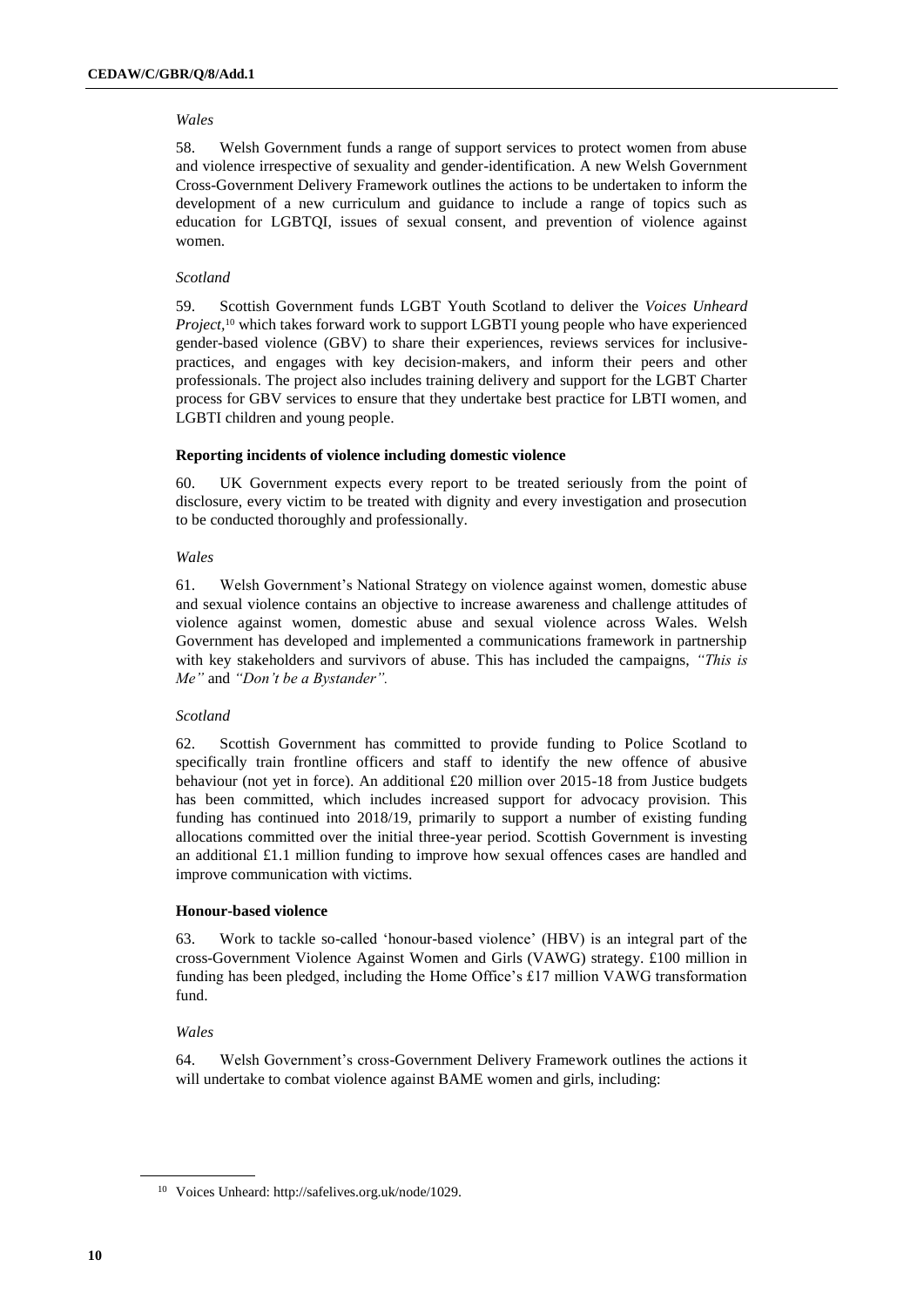- Jointly chairing the FGM, HBV and forced marriage (FM) Leadership Group with the Crown Prosecution Service and Bawso<sup>11</sup>;
- Commissioning research to identify projects and activities that challenge cultural attitudes towards FGM, FM and HBV within Wales;
- Working with specialist BAME violence against women services in Wales to engage and support community champions.

#### *Scotland*

65. The CEMVO Network<sup>12</sup> was consulted in the development of the *Equally Safe* delivery plan, to represent the needs and concerns of BAME women experiencing gender based violence.

### *Northern Ireland*

66. Draft provisions for a Domestic Abuse Bill have been developed, which will include:

- A new domestic abuse offence to capture patterns of psychological abuse, violence, and/or coercion of a partner, ex-partner or close family member;
- A statutory aggravation of domestic abuse which may attract enhanced sentencing for other offences.
- 67. This legislation will be for an incoming NI Executive and NI Assembly to consider.

68. There is also a 24-hour Domestic and Sexual Violence Helpline in NI. The Helpline is a free-phone service offering information and support to anyone affected by domestic and sexual violence regardless of nationality, gender, age, disability or sexual orientation.

#### **Corporal punishment in the home**

69. UK Government is clear that no child should be subjected to violence or abuse. It is parents' responsibility to discipline their children, but they should do so appropriately and within the boundaries of the law. The Government should not interfere in how parents bring up their children as long as the child is not at risk of abuse. The Government is aware of plans by the Scottish and Welsh governments to legislate on this issue, but has no plans to do so in England. Corporal punishment is prohibited in all maintained schools, registered independent schools, and registered childcare settings.

#### *Wales*

70. Welsh Government introduced a Bill to remove the defence of reasonable punishment, within year 3 of the legislative timetable [between Sept 2018 and July 2019]. If passed, this legislation will prohibit the physical punishment of children by parents and those acting in loco parentis within Wales.

#### *Scotland*

71. Scottish Government is opposed to the physical punishment of children and is supportive of draft legislation introduced to the Scottish Parliament. This legislation would remove the defence for parents and ban all forms of physical punishment of children, if passed.

<sup>&</sup>lt;sup>11</sup> Bawso is an All Wales voluntary organisation, providing specialist services to victims and BAME people affected or at risk of by Domestic Abuse.

<sup>&</sup>lt;sup>12</sup> CEMVO Scotland is a national intermediary organisation and strategic partner of the Scottish Government Equality Unit.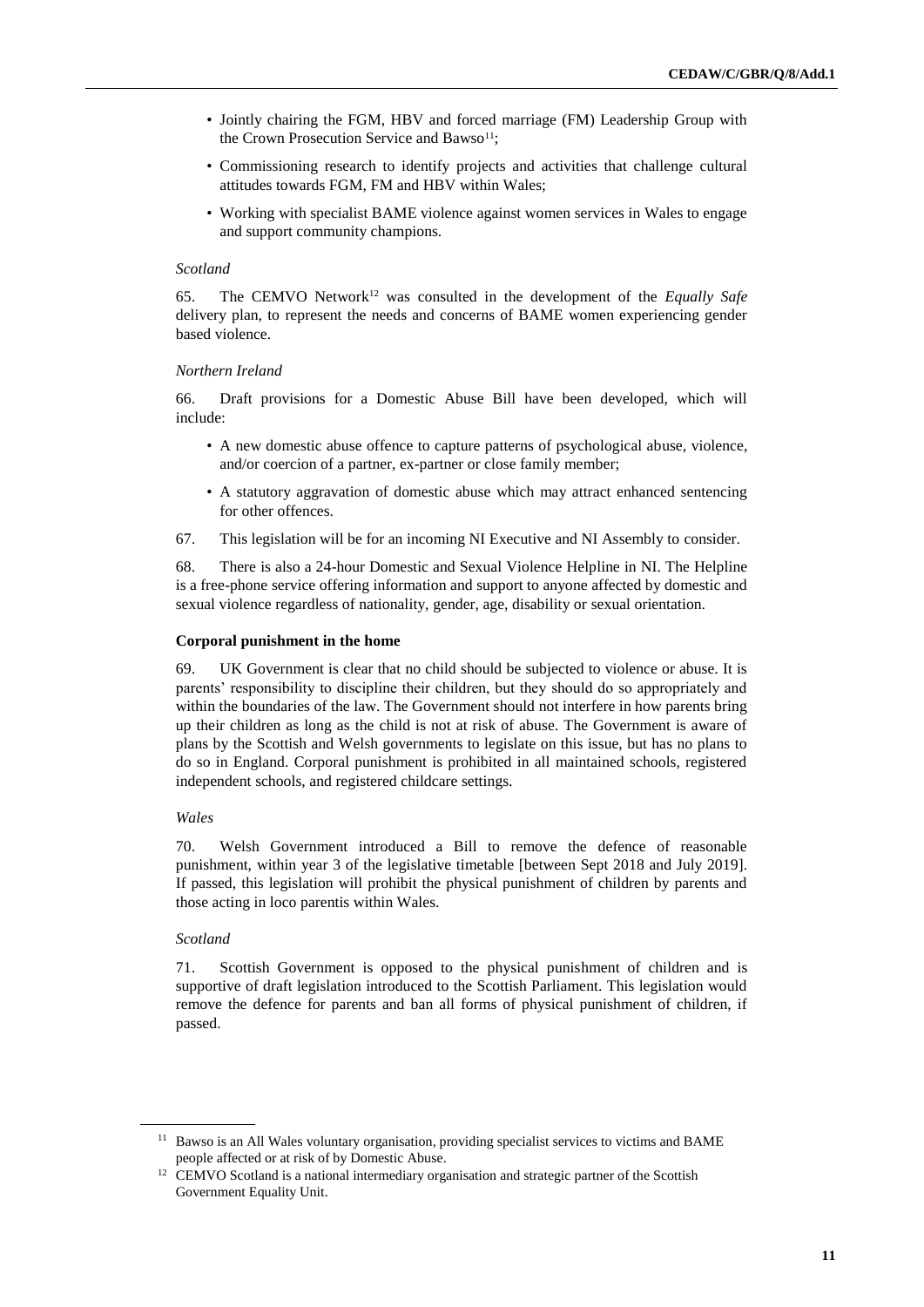### *Northern Ireland*

72. In Northern Ireland, the law on physical punishment has been in line with England and Wales since September 2006. Legislation and standards are in place to ensure that corporal punishment is prohibited in children's homes, day-care and fostering settings. Any proposal to change the law in Northern Ireland will require Executive agreement as the issue is cross cutting with implications for a number of Departments.

### **Sexual favours in exchange for accommodation**

73. In England, if an asylum seeker does not have adequate accommodation, or the means of obtaining it, they are provided with free accommodation by the Home Office as part of the package of support provided to those who would otherwise be destitute. They are therefore not expected to seek accommodation from private landlords unless they have the financial means to afford the rent.

### *Wales*

74. Welsh Government will amend the next version of the Code of Practice for landlords and agents licensed under Rent Smart Wales to make it clear that anyone who advertises property for rent with a requirement of sex, risks losing their licence to operate in Wales. Anyone licensed with Rent Smart Wales (in effect the only people who can have any interaction with tenants, or prospective tenants) must have passed a "Fit and Proper Person" test.

### *Scotland*

75. There are 477 refuge spaces in Scotland, provided by Women's Aid. A refuge household space is defined as the accommodation that a woman, or a woman and her children occupy, whether it is self-contained or shared. Scottish Government fund organisations to provide support to women experiencing commercial sexual exploitation, including over £110,000 2017-2020 to *Another Way* service which helps women to exit prostitution.

### **Destitution Domestic Violence Concession**

76. Data on the total number of women who have benefitted from the Destitute Domestic Violence Concession (DDVC) is not currently published. The DDVC provides support to people on a partner visa, whose relationship with a British citizen or settled person broke down as a result of domestic abuse, rendering their immigration status insecure. Though not eligible for the DDVC, the UK already has provisions in place that provide analogous support to asylum seekers if they are otherwise destitute.

# **Trafficking and exploitation of prostitution**

### **National Referral Mechanism**

77. UK Government continues to provide specialist support and advocacy services for victims of modern slavery and human trafficking. In 2017, UK Government announced a significant package of reforms to the National Referral Mechanism<sup>13</sup>. These reforms will make a tangible difference to the experience of victims of modern slavery by supporting their recovery and increasing their resilience to future exploitation.

# **Prostitution**

78. The Home Office have commissioned a research project into the prevalence and nature of prostitution in England and Wales; indeed, such an evidence base is vital prior to considering any changes to policy and legislation. The Home Office has provided £150,000

<sup>13</sup> https://www.gov.uk/government/publications/national-referral-mechanism-reform.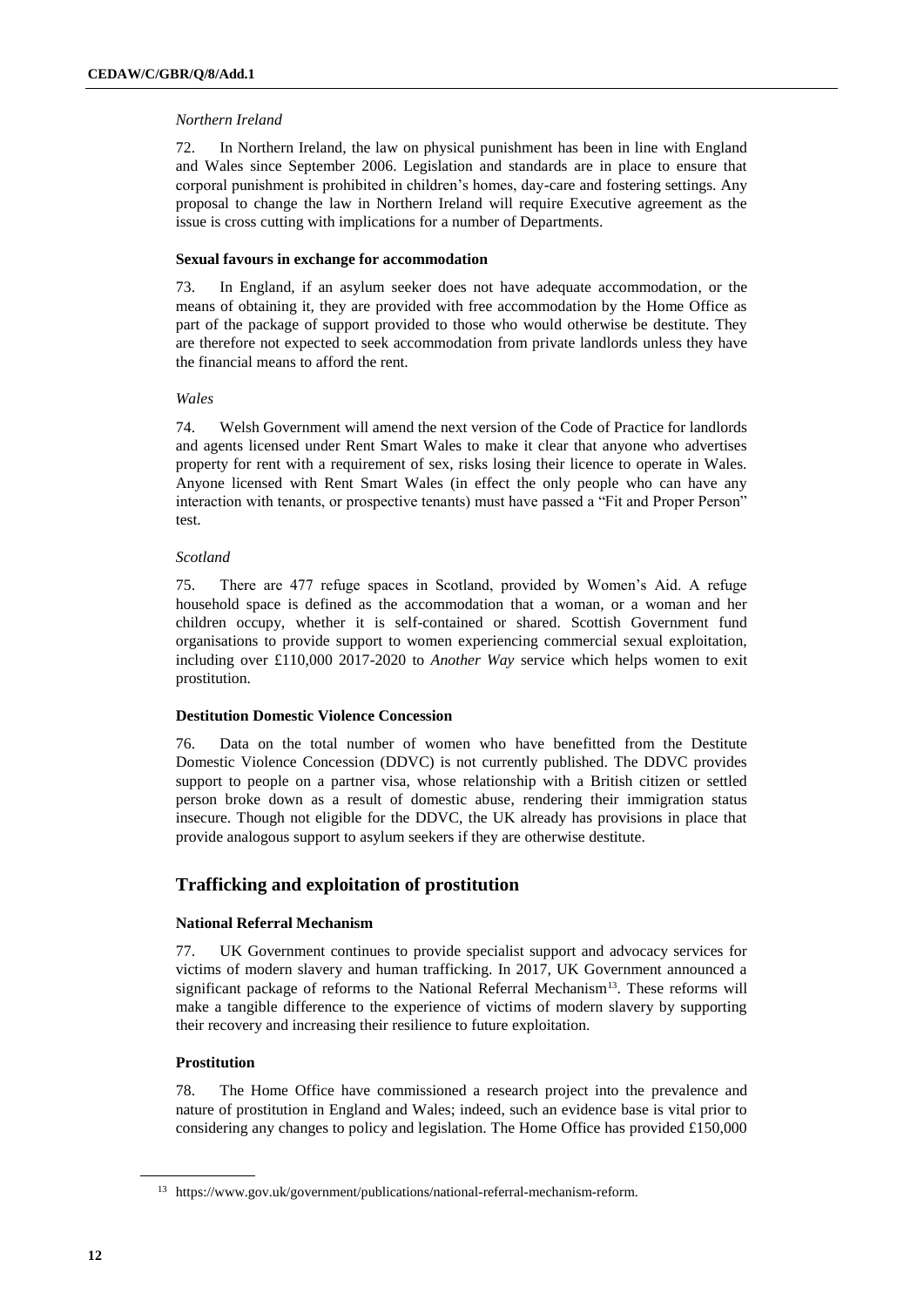to fund this research, which is being carried out by the University of Bristol. The final report expected is in Spring 2019.

#### *Wales*

79. The *Safer Wales StreetLife project* was instrumental in the setting up of the only Sex Worker Operational Team Multi-Agency Risk Assessment Conference, which shares information to manage risk for people involved in prostitution. The Safer Wales StreetLife project actively engages with 180 women involved in prostitution across Cardiff and Swansea through daytime and evening outreach, which includes evening outreach across Cardiff and Swansea.

#### *Scotland*

80. Scottish Government commissioned research to consider the reliability of the evidence base internationally on the impacts of the criminalisation of the purchase of sex, and to explore the available knowledge and evidence of prostitution in Scotland. Scottish Government's approach focuses on improving policy and available support in this area in terms of prevention, harm reduction, support to exit and challenging demand.

#### *Northern Ireland*

81. Prior to the introduction of legislation in 2015 which criminalised the purchase of sex, the Department of Justice commissioned independent research into the extent and profile of prostitution in Northern Ireland. This research report was published in October 2014.⁴ The research also sought views from those working in the sex industry on the nature and adequacy of support services available for those wishing to exit, or remain in, prostitution. This part of the research fed into a strategy on help and support for those leaving prostitution, published by the Department of Health in July 2016.

82. A statutory review of the impact of this legislation on the safety and well-being of those who sell sexual services and the extent to which it has reduced human trafficking for sexual exploitation will begin in November 2018 and report by April 2019.

83. On the second question contained in paragraph 12, relating to burden of proof in cases involving children, the Department is considering whether, in relation to all sexual offences which are defined by age and for which the rebuttable presumption of reasonable belief is available, including the offence of paying for sexual services of a child, the law should be changed. This issue will be included in the Department's review of the law on child sexual exploitation and sexual offences against children, which will be published for consultation before the end of 2019.

### **Participation in political and public life**

#### **Political Representation**

84. There is £1.5m set aside from the suffrage centenary fund for grants to support projects in England that will encourage women to participate in public life. Projects are being delivered by a range of organisations from national charities, women's organisations and grassroots community groups.

85. The Government Equalities Office hosted an *#AskHerToStand* event, which gave aspirant women practical advice on running for an elected role in national or local government.

86. On 8 November 2018, Minister for Women and Equalities hosted the *Women MPs of the World* conference, which took place at the House of Commons marking the centenary year of women's suffrage in the UK. It brought together, women parliamentarians from around the world to celebrate their achievements, discuss how to strengthen visibility, and further empower women parliamentarians to continue to drive change nationally and internationally.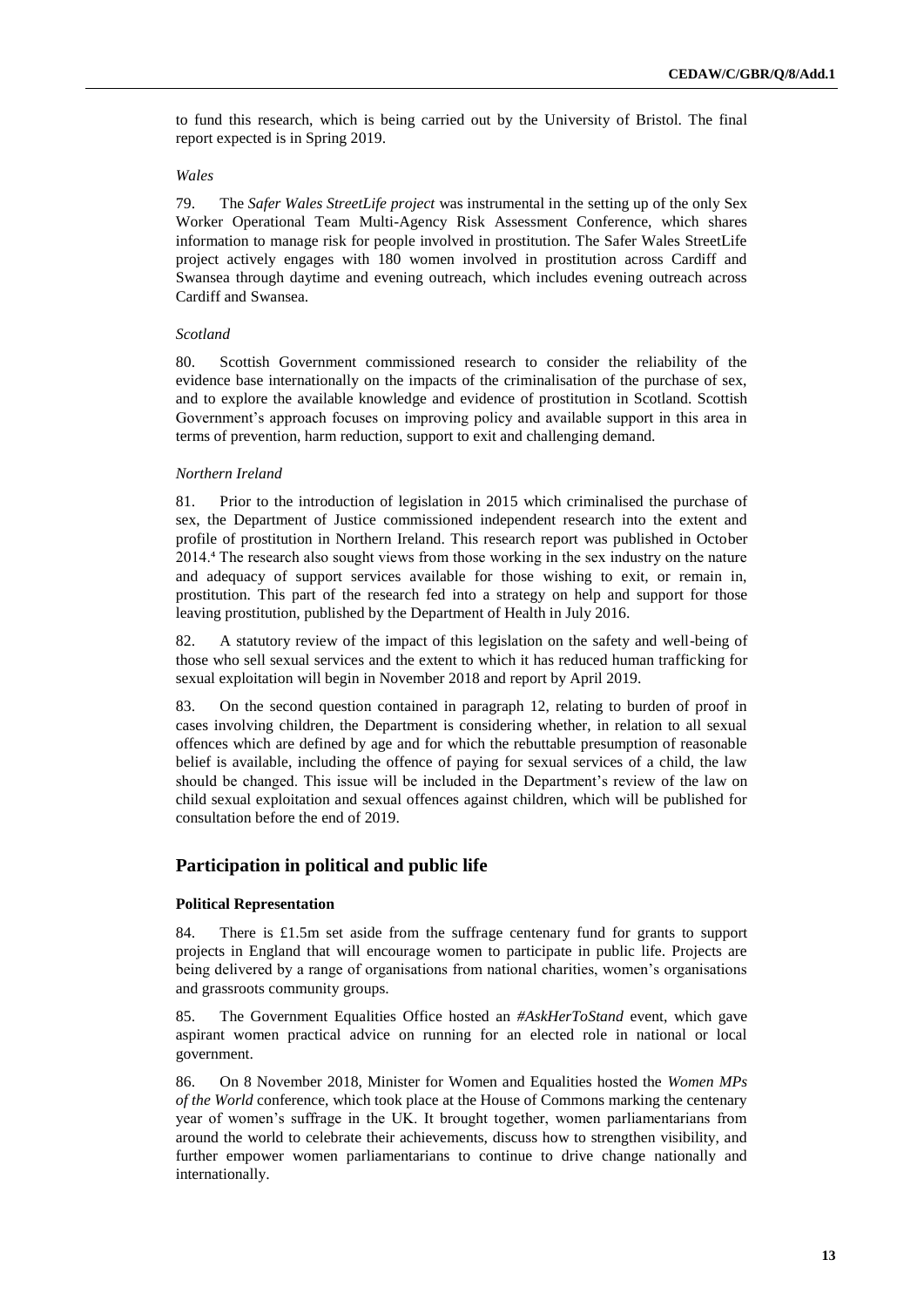87. The Ministry for Housing Communities and Local Government have been working with representative bodies to establish a package of practical measures to overcome barriers facing women entering or remaining in political roles in local government.

### *Wales*

88. Welsh Government launched the *Diversity in Democracy Programme* in 2015. The programme was aimed at increasing the diversity of individuals, particularly by gender, standing for election to local government in May 2017.16 out of 51 the participants in the programme stood as candidates in the local government election and 4 were elected as councillors, all of whom were women.

### *Scotland*

89. Scottish Government recently consulted on electoral reform and is currently considering the responses to the consultation – including comments on representation of women. Scottish Government will work with local authorities to identify ways to assist an increase in the representation of women in local government.

### *Northern Ireland*

90. In NI, women have been a named beneficiary group under successive EU-funded Peace Programmes, including Peace IV 2014-2021.

91. A regional level project under the Peace IV Building Positive Relations theme (Action 4.2) has been awarded to *Politics Plus* to deliver a project called *The Next Chapter*. This project has been allocated almost  $\epsilon$ 1,5million (ERDF<sup>14</sup> +Match funding). The project seeks to address the under representation of women engaged in public life.

### **Public appointments**

92. In 2016-17, 49% of new public appointments were women. UK Government has published a Public *Appointments Diversity Action Plan*15, which sets out the wide-ranging initiatives we are pursuing to help achieve our goal of balanced representation of women and men on the boards of public bodies. It is the Government's ambition that by 2022, 50% of all public appointees should be female.

### **Civil Service**

93. Currently, just under 30% of Permanent Secretaries are women in the Civil Service. Existing or planned initiatives to increase gender diversity within the Senior Civil Service include:

- The Future Leaders Scheme (FLS) aimed at the top 1% of Grades 6 and 7 across government, who have the potential to join the Senior Civil Service within the next few years. There has been above 50% of women on the FLS programme each year. In the 2018 intake on FLS, women made up 53.2% (compared to 46.3% of Grades 6 and 7 being women as at March 2018);
- Increased transparency via the new data dashboard (from June 2018). This provides a means of comparing gender representation at all grades, in all departments, agencies and professions.

### *Wales*

94. Welsh Government's Senior Civil Service is currently 40.4% female (as of 31 July 2018). Welsh Government has a female Permanent Secretary and 6 (40%) of Board Members are women. Executive Band (the feeder grades below the SCS) is currently 50.2% female (as of 31 July 2018).

<sup>14</sup> European Rural Development Fund.

<sup>15</sup> https://www.gov.uk/government/publications/public-appointments-diversity-action-plan.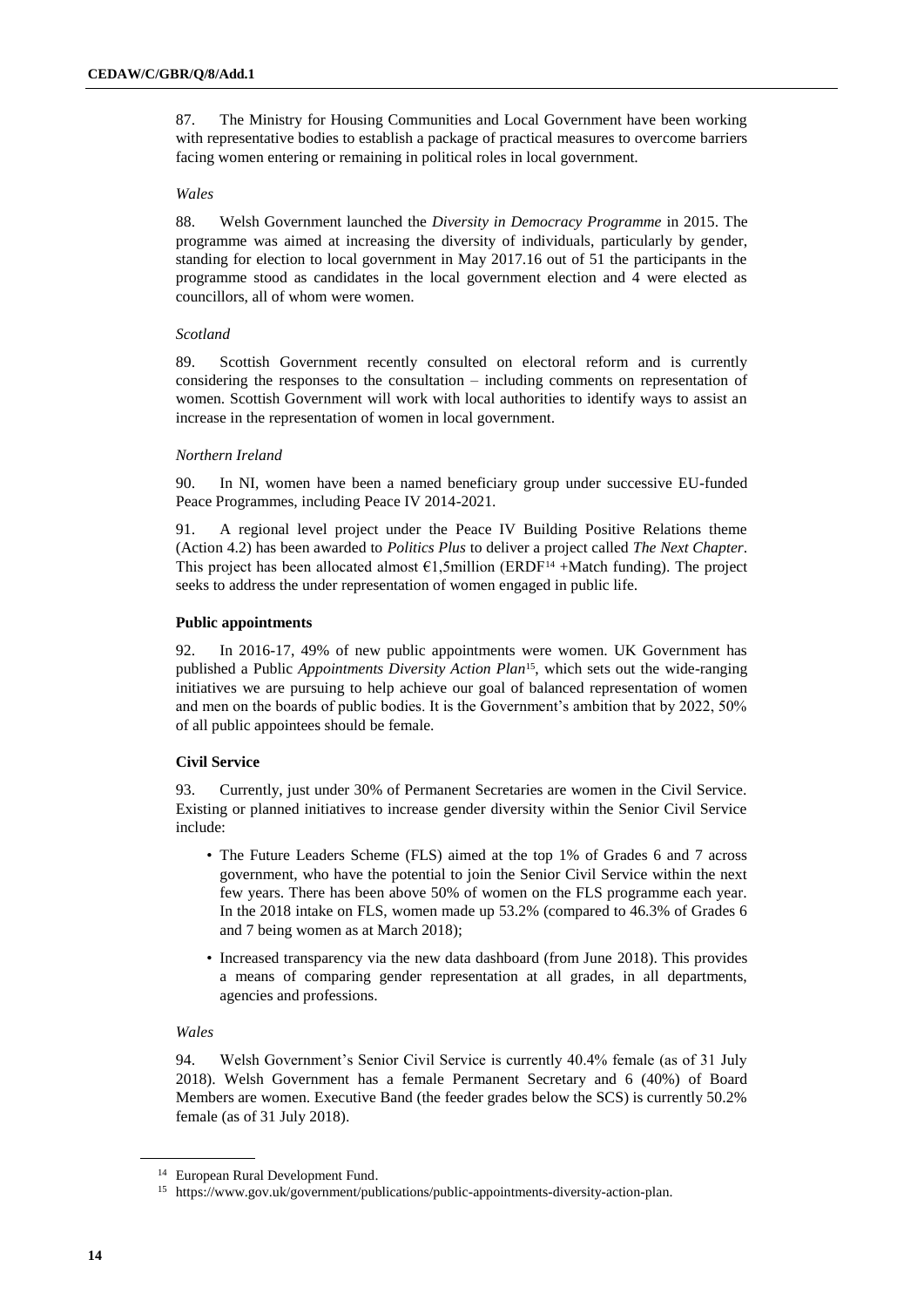#### **Representation on Sporting Bodies**

95. In June 2018, *Women in Sport* published their *Beyond 30%* report which focuses on assessing workplace culture in sport. The report recommends that the first step should be for organisations to identify any cultural issues which may be deterring women from joining their workforce or progressing in their careers. In England, the Code for Sports Governance requires each publicly funded organisation to adopt a target of a minimum of 30% of each gender on its board.

#### *Wales*

96. The sporting boards of the high impact National Governing Bodies (NGB) in Wales comprise of 33% women. Sport Wales has agreed a new policy to address the Board Gender Diversity of the NGBs of sports in Wales.

### *Scotland*

97. In 2017, a *Women and Girls in Sport Advisory Board* was established to provide independent advice to the Minister for Public Health and Sport on female participation and awareness raising in all areas of sport and physical activity.

#### **Representation in the Judiciary**

98. As highlighted in paragraph 6, the 2018 Judicial Diversity Annual Statistics and the Judicial Appointments Commission's Judicial Selection and Recommendations for Appointment Official Statistics 2017/18 show that there have continued to be small improvements in female representation from 2014 to 2018:

- 24% to 29% in the courts (an increase of 1 percentage point since 2017);
- 43% to 46% in tribunals (an increase of 1 percentage point since 2017);
- 18% to 24% in the High Court (HC) (an increase of 2 percentage points since 2017);
- 18% to 24% in the Court of Appeal (CoA);
- 52% to 55% of magistrates;
- Three of the twelve UK Supreme Court justices are women, including the first female president appointed in 2017. Currently, statistics relating to BAME women in the judiciary are not published.

99. In April 2018, the Ministry of Justice announced funding for the pre-application judicial education programme (PAJE). This is an initiative with the legal sector, to support lawyers from underrepresented groups to apply for judicial office: women, BAME, lawyers with disabilities and those from a non-barrister professional background (including solicitors and Chartered Legal Executives).

### **Access to Elected Office**

100. The Access to Elected Office pilot scheme evaluation report was published on 18 June 2018. The evaluation shows that 47% of funds were awarded to women with disabilities seeking elected office. The pilot scheme closed in 2015. The Government Equalities Office, together with the Office for Disability Issues and the Cabinet Office, is now undertaking a programme of work with disability stakeholders over the next 12 months to help political parties best support disabled candidates. In the interim, the Government announced in May 2018 a £250,000 fund to support disabled candidates with disabilityrelated expenses, primarily for the forthcoming English local elections in 2019.

#### *Scotland*

101. The Gender Representation on Public Boards (Scotland) Act received Royal Assent in March 2018. The Act makes provision to improve the representation of women on the public boards in Scotland.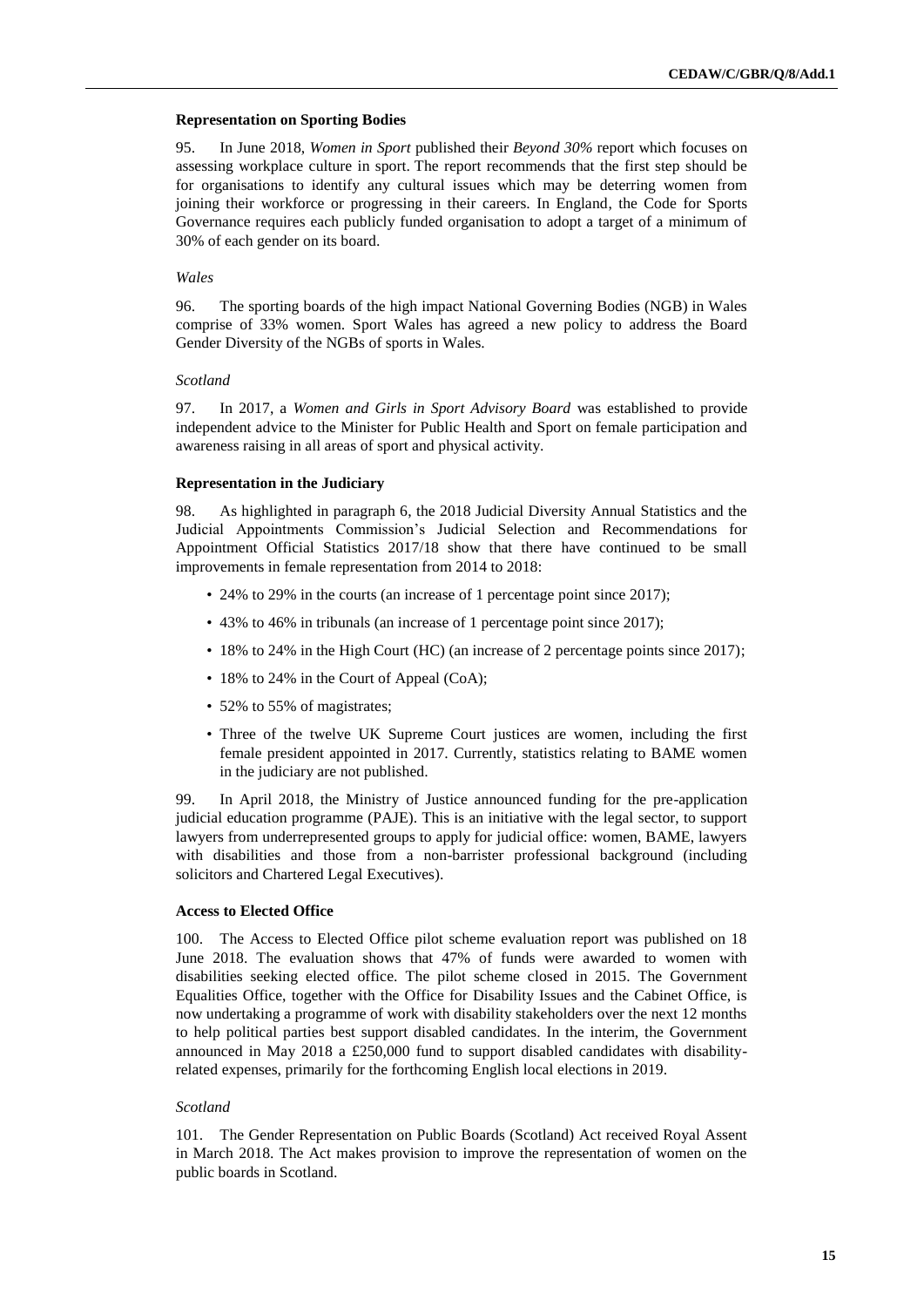#### *Northern Ireland*

102. The new draft Audit of Inequalities for the Department for Infrastructure (NI) contains the ongoing objective to increase diversity in public appointments including gender equality. The Department has been unable to launch any public appointment competitions in the 2017-18 year due to the absence of an Executive Minister. Executive Ministers had agreed the following timescales for achieving gender equality in aggregated public appointments across the Northern Ireland Civil Service:

- By 2017/18 for appointments made in-year;
- By end-year 2020/21 for all appointees in post, with equality reflected both in board membership and at chair level.

# **Women, peace and security**

### **National Action Plan**

103. In January 2018, the UK launched the fourth iteration of the National Action Plan (NAP) on Women, Peace and Security (WPS), the 5-year strategy for how the UK will meet its Women, Peace and Security commitments under United Nations Security Council Resolution 1325.

104. UK Government has committed £1.6 million following the Commonwealth Heads of Government Meeting commitments for the development of the Women Mediators across the Commonwealth initiative - a platform to support women peacebuilders from across the Commonwealth, developing capacities through training and mentoring.

### **Zero-tolerance to sexual exploitation and abuse**

105. The UK fully supports the UN Secretary General's (UNSG) zero tolerance approach to sexual exploitation and abuse (SEA) in any part of the UN system. At UNGA 2017, the Prime Minister joined the UNSG's Circle of Leadership on SEA and negotiated and signed the UNSG's Voluntary Compact on SEA. Over the past three years, the UK has provided approximately \$3 million to support UNSG efforts to tackle SEA and improve accountability. At the Department for International Development's Safeguarding Summit 2018 in London, major commitments were made to prevent sexual exploitation and abuse.

### *Scotland*

106. In 2016, Scottish Government announced funding of £662,641 (2016-19) to enable Police Scotland's International Development and Innovation Unit to deliver capacity strengthening work with the Malawi Police Service in the south of Malawi.

### *Northern Ireland*

107. Published in 2016, the NI Executive action plan on tackling paramilitary activity, criminality and organised crime aims to deal with all forms of paramilitary activity, including coercive control and intimidation in communities. The action plan aims to deliver a programme to develop the capacity of women to participate in community development.

### **UK Peacekeeping**

108. When UK Service Personnel are in a peacekeeping role, they remain subject to the criminal and Service law, which applies in the UK. If they commit an offence anywhere in the world, which would be an offence in the UK, they can be charged with that offence, prosecuted in the UK's Service Justice System and, if convicted, punished appropriately. Even if their behaviour did not constitute an offence under the law, all Service personnel are required to abide by the Standards and Behaviours required by their individual Service.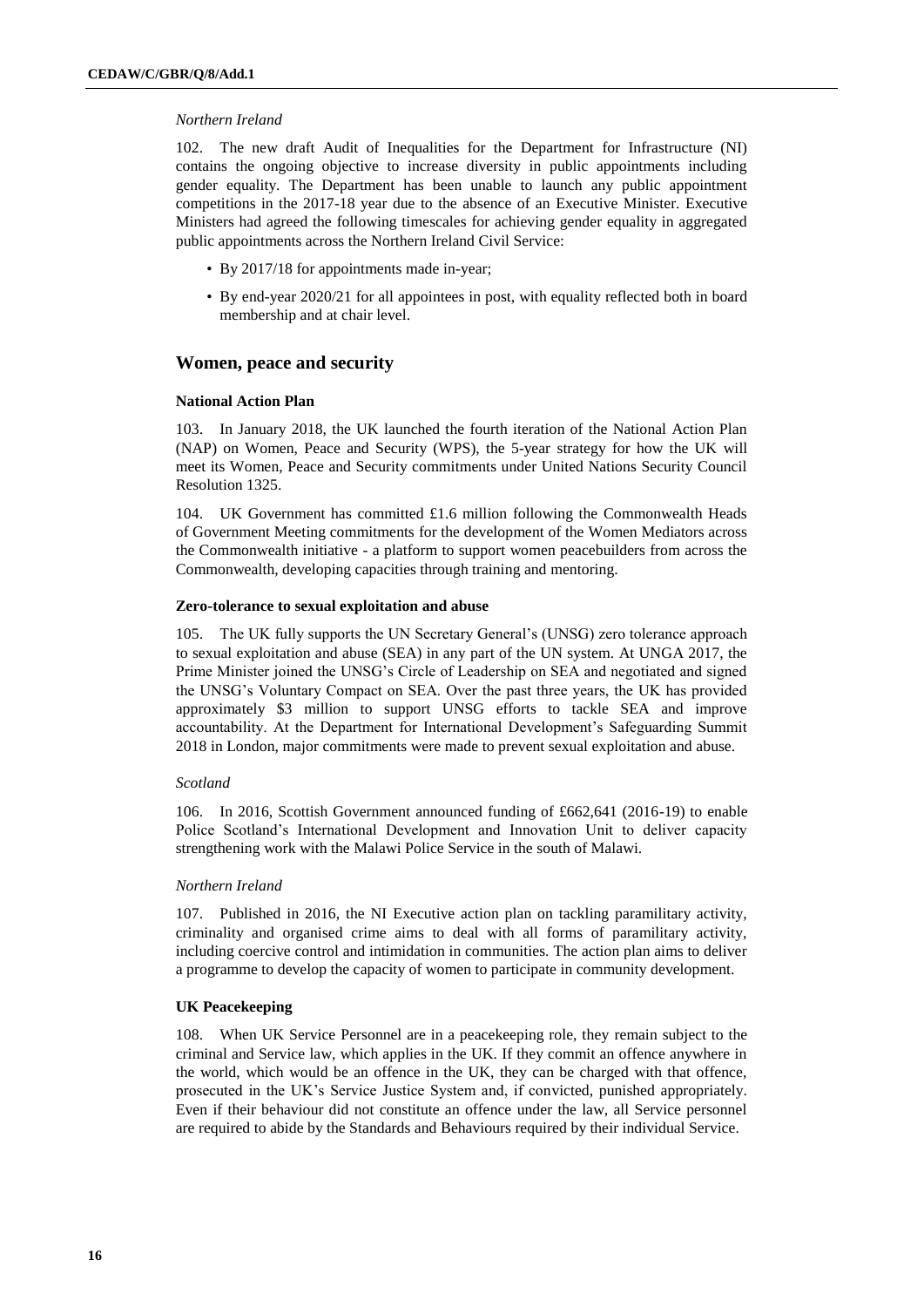# **Education**

# **Careers Strategy**

109. The Department for Education (DfE) published a careers strategy in 2017 which sets out a long-term plan to build a world class careers system that will help young people and adults choose the career that's right for them. As part of the strategy, the breadth and effectiveness of current careers provision in schools and colleges on science, technology, engineering and maths (STEM) is being assessed. An evaluation of approaches to careers provision to encourage young people, especially girls, to consider jobs in science, technology, engineering and maths is being conducted.

# **Apprenticeship Diversity Champions Network**

110. The DfE is taking action to address gender disparities in the take up of STEMrelated apprenticeships through a range of activities. These include taking part in the Year of Engineering campaign 2018 and use of the Education and Skills Funding Agency (ESFA's) Apprenticeship Diversity Champions Network.

111. DfE has also made it easier for part-time workers to undertake apprenticeships, such as those with caring responsibilities and lone parents. Since its establishment in 2017, the Apprenticeships Diversity Champions Network (ADCN) has made addressing this issue one of its core priorities. The network has developed best practice to share across employers to increase the number of women in STEM, including anonymised CVs and unconscious bias training, using role models and STEM ambassadors, women-only work experience opportunities, and schools outreach programmes.

# **Women in senior leadership in academic institutions**

112. The Athena SWAN Charter,<sup>16</sup> which was established in 2005 for women in science, technology, engineering, maths and medicine (STEMM) employment in higher education (HE) and research is a world-leading initiative. The Charter is run by Advance HE who have appointed an independent panel to evaluate the programme. The sector is also leading the way to understand the evidence behind the gender pay gap.

*Wales*

113. In 2018, Welsh Government launched the National Academy for Educational Leadership (NAEL). NAEL will secure and inspire leaders now and for the future across the entire education system in both Welsh and English medium settings<sup>17</sup>, and it is committed to the principles of equity of access to provision. NAEL supports all leaders at whatever stage of their careers they are at.

# **Homophobic, Biphobic and Transphobic Bullying**

114. UK Government's anti-Homophobic, Biphobic and Transphobic (HBT) bullying programme has reached over 1200 schools in England. From March 2019-2020, the Government Equalities Office will provide further funding for interventions in schools, and consider further projects in further and higher education institutions. The programme covers how to make schools more LGBT inclusive, tackle bullying and harassment and gender stereotypes.

# *Scotland*

115. The *Respect for All* guidance is for everyone working with children and young people and provides a holistic approach to anti-bullying. LGBT Youth Scotland produced additional guidance, which complements *Respect for All.* This provides additional advice to school staff on addressing homophobic, biphobic and transphobic bullying. LGBT Youth

<sup>16</sup> [https://www.ecu.ac.uk/equality-charters/athena-swan/.](https://www.ecu.ac.uk/equality-charters/athena-swan/)

<sup>&</sup>lt;sup>17</sup> Educational establishments that teach through Welsh and English language.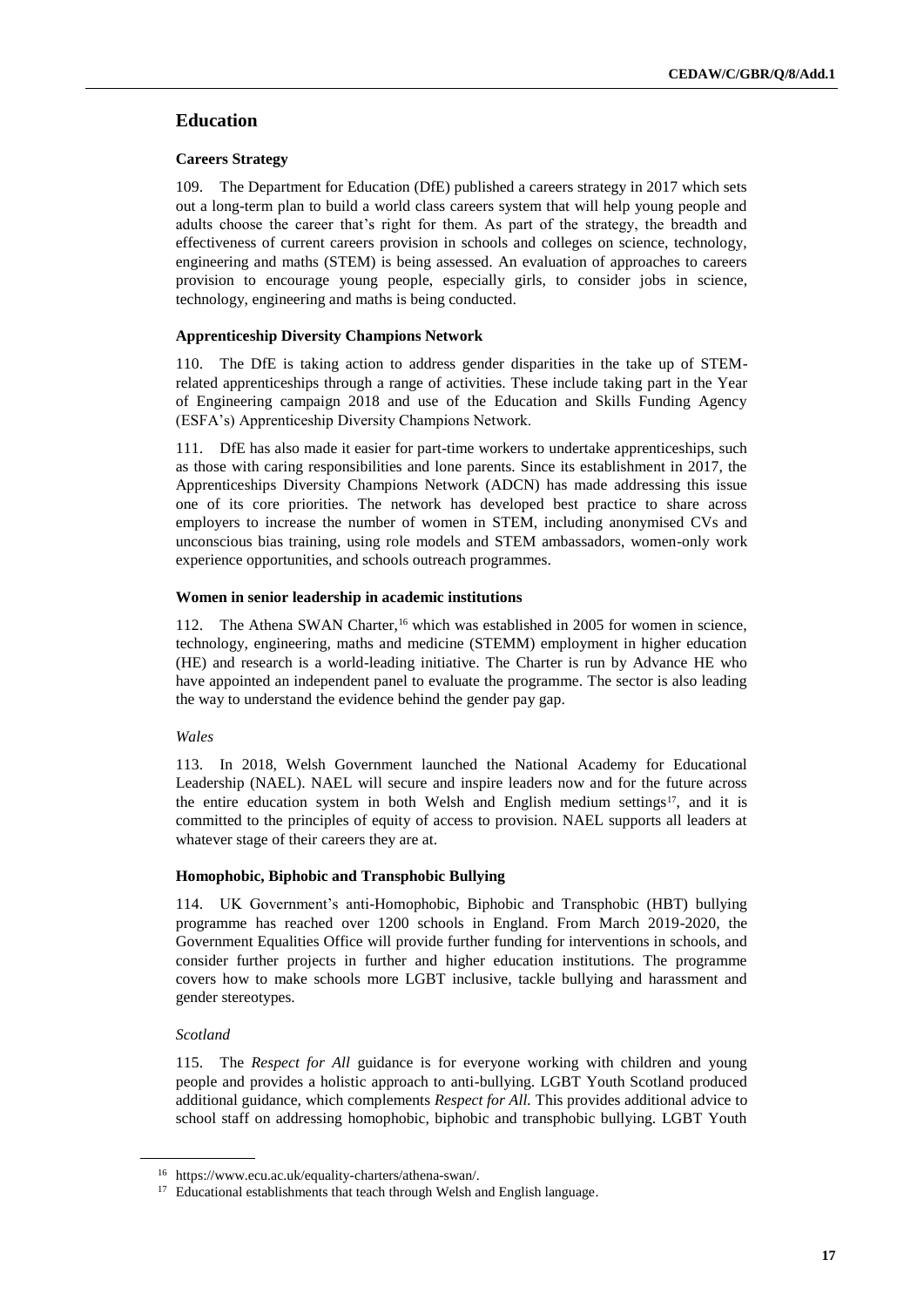Scotland has also been delivering seminars across Scotland to support the guidance. Guidance around recording and monitoring of bullying incidents in schools have also been published.

#### *Wales*

116. Welsh Government is updating its anti-bullying guidance *'Respecting others'*, which was published in 2011. The revised guidance will be published for consultation in late 2018 and will include guidance on bullying incidents related to lesbian, gay, bi-sexual, transgender and questioning (LGBTQ+) issues.

### *Northern Ireland*

117. Relationships and Sexuality Education (RSE) is mandatory within the curriculum for all pupils of compulsory school age (4 to 16) attending publicly funded schools. The curriculum is designed to give schools as much flexibility as possible in what they choose to teach and to use approaches that best suit their pupils. The curriculum no longer implies a mandatory list of subject content that everyone must cover; rather the prescribed content is high level. This provides teachers with the flexibility to decide which specific topics are most appropriate to meet the needs of their pupils and to update their resources in line with the fast pace of societal change to ensure young people are both safe and well-informed about all of the issues they face in modern society.

118. In 2015, the Council for the Curriculum, Examinations and Assessment (CCEA) produced revised guidance on RSE for primary and post-primary schools.

# **Employment**

### **Gender Pay Gap and occupational segregation**

119. The overall gender pay gap for the UK stands at 17.9% and the part-time gender pay gap stands at -4.4%. The gender pay gap for full time employees is at an all-time low of 8.6%.

120. In 2017, UK Government introduced ground-breaking regulations requiring large employers to publish the differences between what they pay their male and female staff in average salaries and bonuses. In the first year of reporting, over 10,000 employers reported their data. The regulations push employers to address the systems or processes that make it disproportionately harder for women to reach specific roles, in order to tackle occupational segregation.

121. UK Government is encouraging employers to use their gender pay gap data to identify the obstacles to women's recruitment and progression within their own organisations and issued guidance for employers, detailing evidence-based actions organisations can take to close their gender pay gap.

### *Wales*

122. The Agile Nation 2 project aims to promote gender equality and support career advancement through targeted support for employees and through working with employers. The project ran from 2015-2018 and has been extended by two years. The project delivers two strands of activity.

123. To date, the project has already engaged with over 1,800 participants, of whom more than 1,100 have already gained a qualification, and supported almost 400 employers, of which nearly 300 have adopted or improved equality and diversity strategies.

#### *Scotland*

124. Both the full time pay gap and overall pay gap (full and part-time) have narrowed considerably in Scotland since 1999 - the full-time pay gap from 16.7% in 1999 to 6.6% in 2017 and the overall pay gap from 24.6% in 1999 to 16.1% in 2017. Scottish Government is taking action to narrow the gap through a number of actions including tackling workplace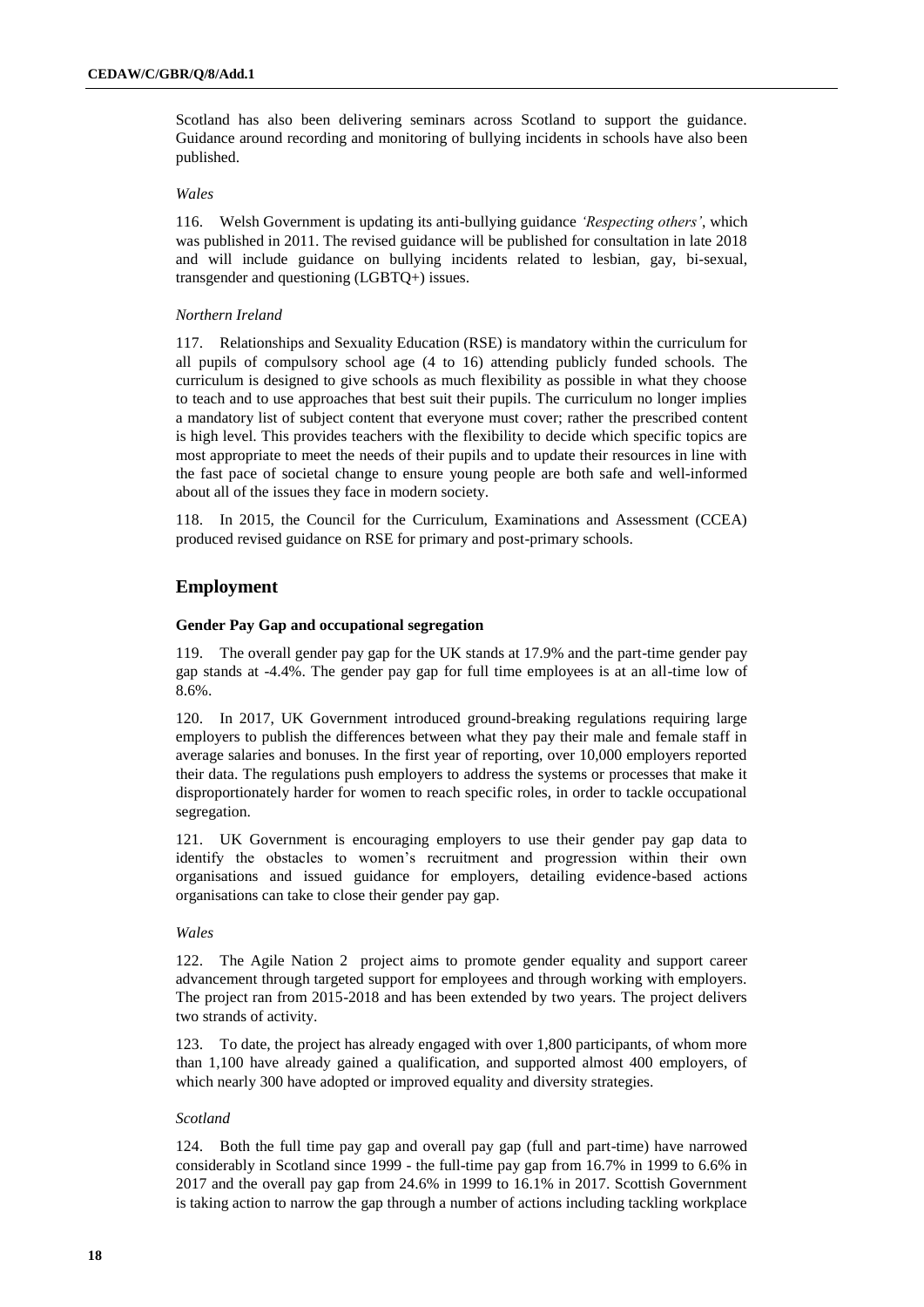pregnancy and maternity discrimination and delivering a returners programme to help women who want to return to work following a career break. Scottish Government introduced the Gender Representation on Public Boards (Scotland) Act 2018 and are also providing funding to challenge and change employment practices and workplace cultures.

125. Scottish Government are funding the Improving Gender Balance programme which works with early learning centres and schools to develop effective approaches to overcoming gender stereotyping.

### *Northern Ireland*

126. The Employment (Northern Ireland) Act 2016 introduced an obligation on employers to report on gender pay. In the absence of Ministers and an Assembly, Government is unable to progress the gender pay legislation.

#### **Sex-based discrimination**

127. UK Government is undertaking a range of initiatives to combat workplace discrimination against women. For example, in May 2018 the Government Equalities Office launched the Workplace and Gender Equality (WAGE) Research Programme which aims to enable employers to take evidence based action to close their gender pay gap by bringing together leading academics and policy makers to gather existing evidence, identify and fill evidence gaps and translate research into practice by disseminating key findings to employers.

### *Scotland*

128. Scottish Government is funding *Close the Gap*<sup>18</sup> to develop and pilot an accreditation scheme for employers called 'Equally Safe at Work'.

### **Sexual harassment**

129. Part 5 of the Equality Act 2010 contains provisions which make it unlawful for an employer to discriminate or harass a person because of or for reasons related to 'sex' in employment, including in recruitment and selection and the terms on which it offers employment. The Act also offers protections that prohibit sexual harassment in employment, the provision of services, the exercise of public functions, the occupation, disposal or management of premises, education, and associations such as private clubs. Several pieces of other legislation offer protections against sexual harassment at both a civil and criminal level, and against other forms of abuse (such as violence against women and harmful sexual behaviour).

130. Following their inquiry into sexual harassment in the workplace, the Parliamentary Women and Equalities Select Committee (WESC), made a number of recommendations. The Government will shortly set out a full programme of work to address workplace sexual harassment, in response to this WESC's inquiry.

### **Shared Parental Leave**

131. UK Government ran a £1.5 million communication campaign to promote Shared Parental Leave to parents, underpinned by improved tools and guidance.When the Government introduced the Shared Parental Leave and Pay schemes in 2014, it was estimated that around 285,000 couples would be eligible for the scheme and that take up would be between 2% and 8% of eligible couples. Information provided by employers to Her Majesty's Revenue and Customs (HMRC) in respect of claims for Statutory Shared Parental Pay (ShPP) suggests that actual take-up is broadly in line with this estimate.

<sup>18</sup> https://www.closethegap.org.uk/.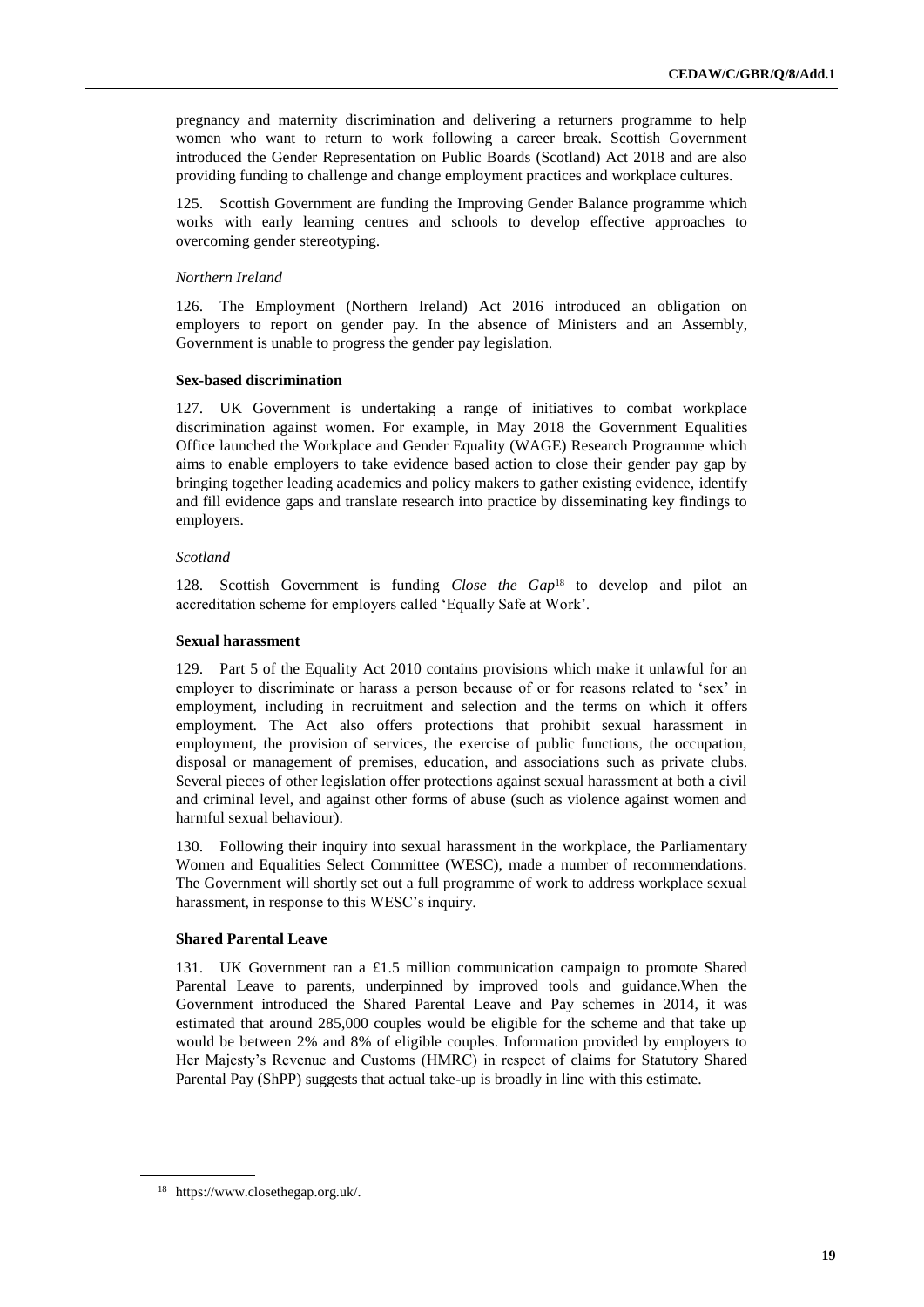### *Scotland*

132. Scottish Government is funding the Family Friendly Working Scotland Partnership to promote family friendly and inclusive workplaces to employers and employees in Scotland. Scottish Government, including its Agencies and Non Ministerial Departments, provides eligible employees with up to four weeks consecutive paternity leave at full pay.

### **Flexible working**

133. The Flexible Working Taskforce comprises representatives from across Whitehall, from key organisations like Carers UK and Working Families, the Trade Union Congress (TUC) and key business groups. The taskforce tackles issues around flexible working which are key to improving the recruitment, retention and progression of key groups in the workforce.

### *Scotland*

134. Scottish Government funded a Timewise report into the Flexible Jobs Index which highlighted that the gap between flexible working and flexible hiring is causing a talent bottleneck, particularly for women. Scottish Government is also encouraging employers to consider what positive actions can be taken to increase the number of high quality flexible jobs available. Funding has been allocated to Family Friendly Working Scotland (FFWS) partnership to support and promote development of family friendly workplaces.

135. ChildcareUK Government has doubled the childcare entitlements for working parents of 3 and 4 year olds, from 15 to 30 hours a week, saving them up to £5000 a year. More than 340,000 children aged three and four years old benefitted from a 30 hours place throughout the first year of delivery. The Government introduced 15 hours of free early education a week for disadvantaged two-year-olds in 2013. We will be spending around £6 billion a year on childcare support by 2019-20 – a record amount. This includes around £3.5 billion which we plan to spend this year on all the free early education entitlements.

### *Wales*

136. The childcare offer provides 30 hours of government-funded early education and childcare for working parents of three and four year olds for 48 weeks of the year. The childcare offer has been delivered within seven local authorities across Wales since September 2017 and from September 2018 another seven local authorities will begin delivering the offer. Welsh Government has a capital budget of £60 million for the childcare sector and early education over the next 3 financial years.

#### *Scotland*

137. Scottish Government and local authorities have near doubled the funded childcare entitlement from 600 hours to 1140 hours per year from August 2020 for all 3 and 4 year olds, and eligible 2 year olds. Scottish Ministers and COSLA (Convention of Scottish Local Authorities) Leaders agreed a multi-year revenue and capital funding package that will see £567 million additional annual revenue funding provided by 2021-22, and £476 million of capital funding provided over the period 2017-18 to 2020-21.

### *Northern Ireland*

138. The NI Executive Childcare Strategy is being delivered on a phased basis. This led to the Bright Start School Age Grant Scheme which currently supports approximately 2,500 low cost childcare places across NI.

# **Health**

### **Abortion in Northern Ireland**

139. Although the Supreme Court dismissed the appeal on technical grounds, the UK Government recognises the Court's view that the current law on abortion in Northern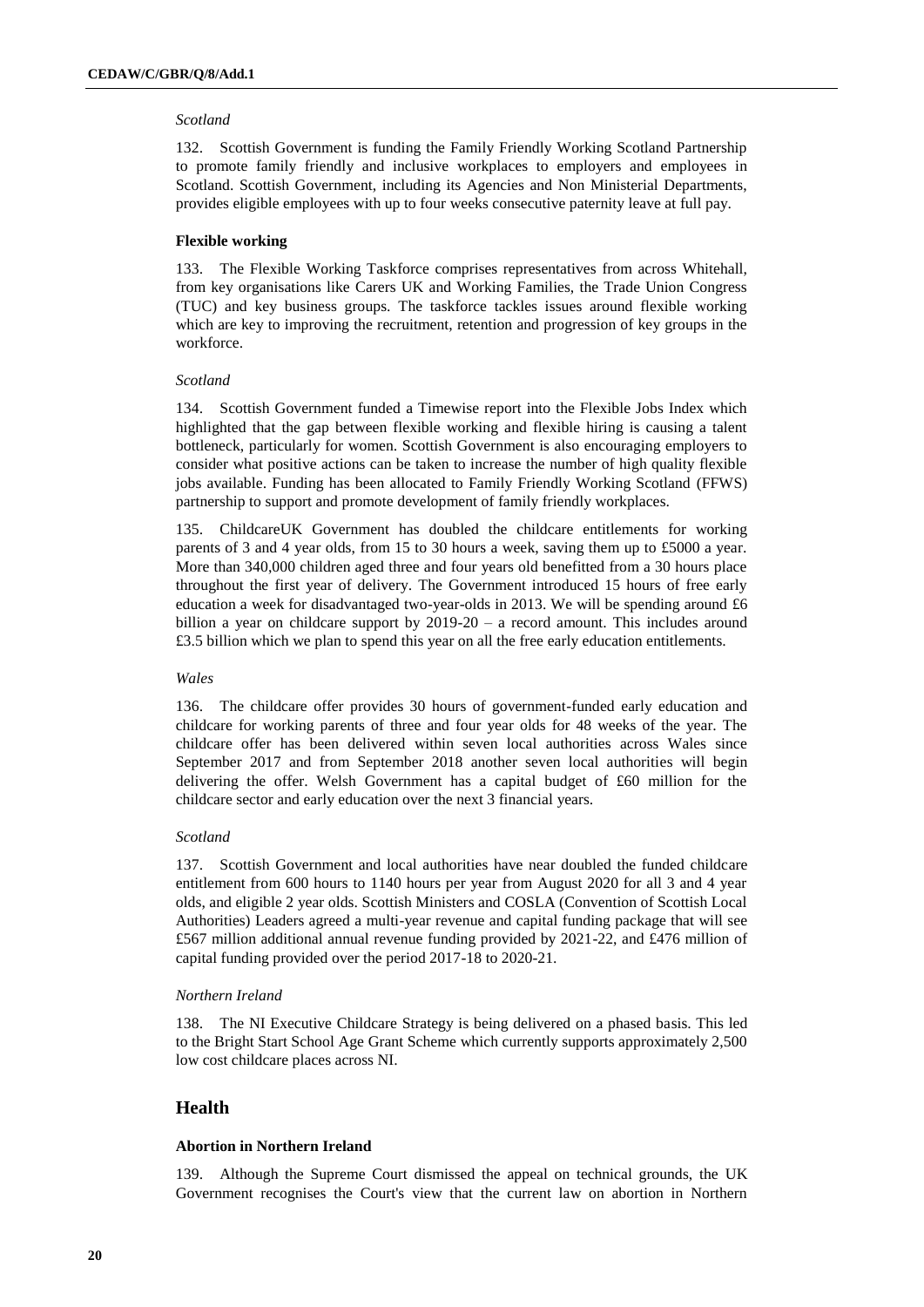Ireland insofar as it relates to fatal foetal abnormality, rape and incest is incompatible with Article 8 ECHR. At present, however, no declaration of incompatibility has been made by the courts for consideration or response by the UK Government or a restored government in Northern Ireland. Abortion is a devolved matter for a restored Northern Ireland Executive and Assembly to consider. UK Government remains committed to the restoration of a fullyfunctioning Executive and Assembly in Northern Ireland, so that locally accountable politicians can consider and address sensitive issues such as this.

140. In June 2017, UK Government introduced a scheme to enable women from Northern Ireland to access termination of pregnancy services in England without having to pay. Previously, women from Northern Ireland, unlike women in the rest of the UK, were asked for payment for these services. We are operating a central booking system that women can use to access these services, which includes providing travel costs for women in financial hardship.

141. The Women and Equalities House of Commons Select Committee has recently launched an inquiry into abortion law in Northern Ireland. It has invited evidence specifically on the UK Government's responsibilities under its international obligations for taking action to reform abortion law in Northern Ireland and how these should be reconciled with the UK's devolution settlement.

#### **The criminal law in Northern Ireland**

142. As outlined above, policy on the criminal law is devolved to the Northern Ireland Executive. Changes to the law on abortion cannot therefore be progressed in Northern Ireland until the Executive and Assembly are restored. The matters listed in paragraph 19(a) to (c) all seek amendment to the law and the matter at (d) is dependent on that law.

#### **Termination of pregnancy services**

143. The Department of Health in Northern Ireland is responsible for delivering high quality, safe, health care services, including termination of pregnancy services, within the framework of the law. A Working Group, led by the Chief Medical Officer, was established in 2016 to consider the standard of health and social care provision for women with a diagnosis of fatal fetal abnormality; to identify gaps in provision, how they might be closed and the case for legislative change. The group's report, published on 25 April 2018, concluded that, although some improvement could be made to the care and support of women with a diagnosis of fatal foetal abnormality who chose to continue their pregnancies, the law relating to abortion in these cases requires to be changed.

## **Rural Women**

#### **Fracking and gender**

144. UK Government has been clear that oil and gas development must be safe and environmentally sound. The UK has a robust regulatory system which provides a comprehensive regime for exploratory activities. In the UK, there are tough regulations in place to ensure on-site safety, prevent water contamination, and mitigate seismic activity and air pollution.

### *Wales*

145. In July 2018, Welsh Government set out, in a consultation, that it does not believe there is a compelling case that the benefits of petroleum extraction outweigh its commitment to sustainably manage natural resources in Wales.

#### *Scotland*

146. In Scotland, a moratorium is in place which means no local authority can grant planning permission for fracking or other UOG activity and Ministers would defer any decision on any planning application that did come forward until the policymaking process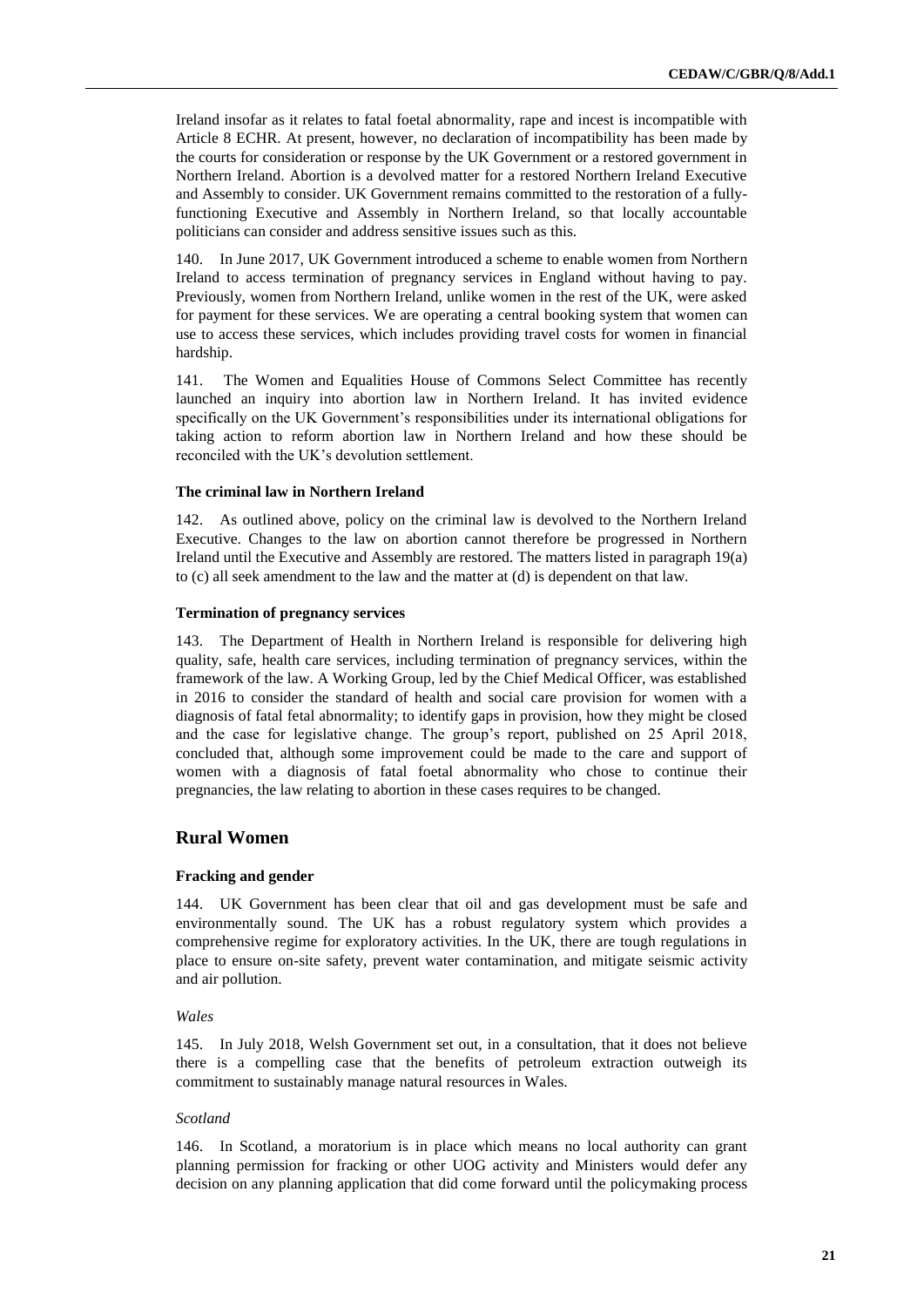is completed, which means that no fracking or other UOG activity can take place in Scotland at this time.

# **Disadvantaged groups of women**

#### **Black, Asian and Minority Ethnic Women**

147. The Race Disparity Audit showed that in employment gender matters, even more so for the Pakistani and Bangladeshi group, where employment rates for females is less than half of White groups. Furthermore, from the Labour Force survey in June 2018, the employment rate for Pakistani/Bangladeshi women was 37.6%, and 70.5% for Pakistani/Bangladeshi men. UK Government is introducing measures to help overcome this barrier, including events to engage with Pakistani and Bangladeshi women to explore the benefits of becoming work ready, gaining access to paid employment and the financial incentives for their families in taking up paid employment.

#### **Gypsy and Traveller women and girls**

148. In England, the expanded Shared Ownership and Affordable Homes programme has not funded any traveller sites since it was introduced in 2016. Registered Providers are still able to access grant funding towards new traveller sites through the programme, however no bids for this have been submitted.

### **Asylum seeking women and girls**

149. The Home Office has set up a UK Visa and Immigration (UKVI) Safeguarding Hub which considers whether asylum claimants require urgent intervention. They can also signpost to appropriate services, including the NHS and social services, and will contact relevant parties as appropriate about any concerns including sexual violence and abuse.

### **Universal Credit and split payments**

150. The Department for Work and Pensions (DWP) will provide all the support they can when an individual discloses they are suffering from domestic abuse, and direct them to third party professionals who can provide expert support.

151. The default payment for couples on UC is payable as one single payment to households; this means that people can clearly see how their decisions about work affect their total household income. When an individual suffering from domestic violence requests a split payment, DWP will support them in putting this arrangement in place. The Work and Pensions Select Committee noted in their Universal Credit and Domestic Abuse July 2018 report that: "Split payments cannot prevent financial abuse. Some abusers will find a way to control their partner's finances, whatever systems the DWP puts in place."

152. UC continues to support victims of domestic violence to claim benefits through a range of measures. These include special provisions for temporary accommodation, easements for work related requirements, same day advances and signposting to expert third-party support.

153. The Work and Pensions Select Committee has conducted an inquiry on the subject of UC and domestic abuse and the Government responded to their report and recommendations on 10 October. The Government supported many of the points in the report and the Committee noted that: "Since 2010, the Government has begun to make great strides in tackling domestic abuse. This includes welcome recognition of the damage wrought by perpetrators of coercive and control, including financial abuse where a survivor is deprived of their financial independence".

## *Scotland*

154. Scottish Government is engaging with a wide range of stakeholders, including users of UC, through Experience Panels and third sector organisations, to develop policy options for delivering split payments of the UC award. Scottish Government has found strong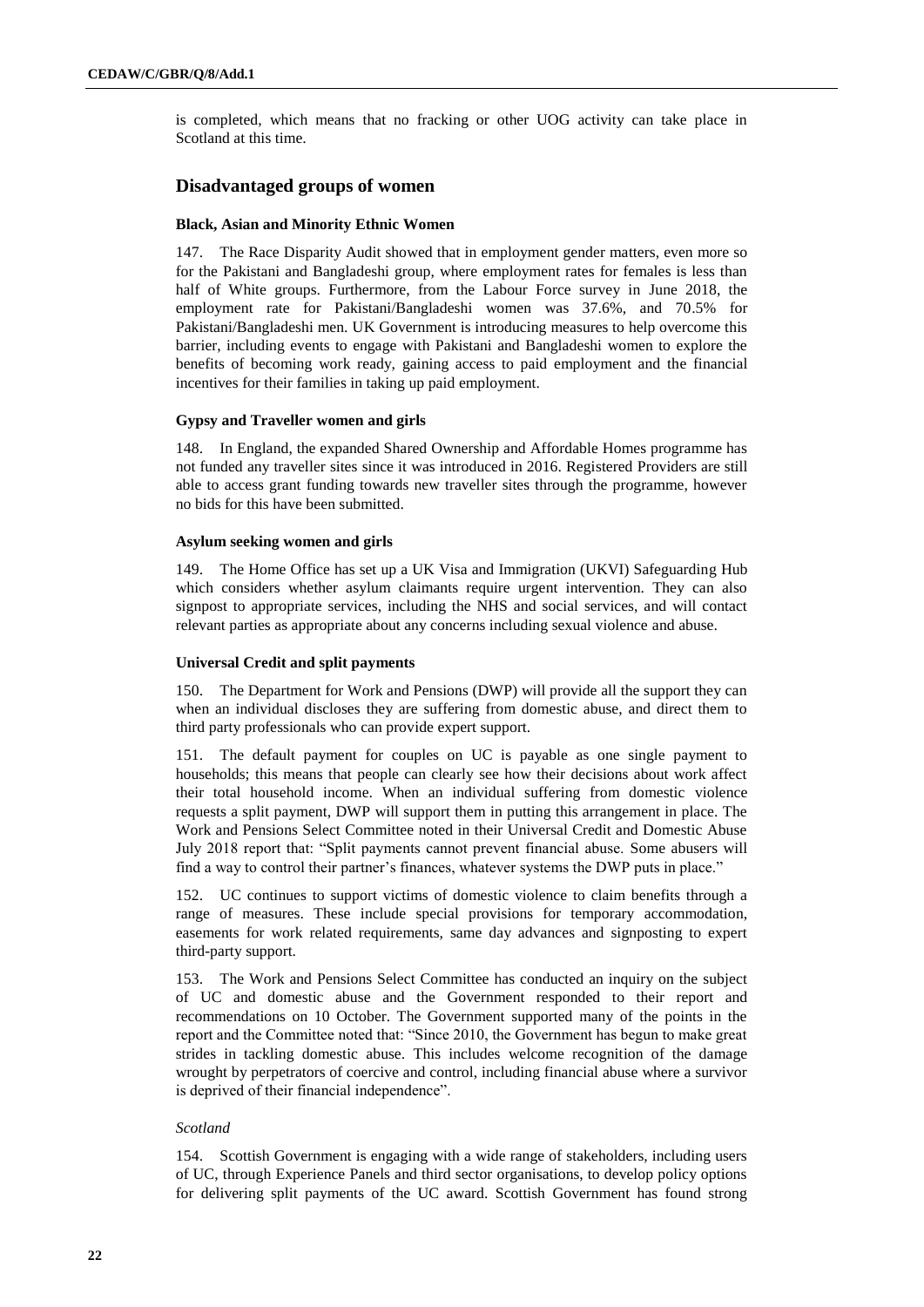support for split payments, but varying views on how it might work in practice, for example, whether payments should be split 50/50 or by individual circumstances. Split payments of UC in

155. Scotland also depend on what is technically feasible in the DWP's IT systems and its capacity to deliver. An announcement will be made in due course

#### **Asylum and destitution**

156. Asylum seekers who would otherwise be destitute are provided with free, fully furnished accommodation. Utility costs are covered and a cash allowance to cover other "essential living needs" is provided. This support is provided under section 95 of the Immigration and Asylum Act 1999.

157. The routine detention of families with children ended in 2010. Families with children who have no lawful basis to stay in the UK are dealt with under the Family Returns Process introduced in 2011.

158. Under section 60 of the Immigration Act 2016, pregnant women may be detained for the purpose of removal from the UK only if their removal is to take place shortly, or there are exceptional circumstances. In either case, detention is limited to a normal maximum of 72 hours, extendable up to a week in exceptional circumstances with Ministerial authorisation. Any decision to detain must have regard to the pregnant woman's welfare and that of the baby.

#### *Wales*

159. Welsh Government has worked closely with stakeholders to co-produce a *Nation of Sanctuary Refugee and Asylum Seeker Plan* to improve outcomes for asylum seekers and refugees, which includes a commitment focusing on destitution. Welsh Government is also working with the Destitution: 'No Recourse to Public Funds' Forum to explore ways to further enable the third sector to support refugees and asylum seekers.

#### *Scotland*

160. Scottish Government supports calls for a 28-day time limit on immigration detention and for the presumption to be in favour of community-based solutions. In relation to destitution, Scottish Government has committed to develop an anti-destitution strategy in response to the Scottish Parliament Equalities and Human Rights Committee report *'Hidden Lives – New Beginnings'* on their inquiry into destitution, asylum and insecure immigration status in Scotland.

### **Pensions**

161. The equalisation of State Pension age changes have been subject to significant Parliamentary and media scrutiny, with the Work and Pension Select Committee inquiry into 'Communication of state pension age changes ' and numerous Parliamentary debates and questions on this issue.

162. The decision to equalise men and women's State Pension was made over 20 years' ago, and was introduced in the Pension Act 1995. Equalisation removed the longstanding inequality in State Pension age. In addition, the decision to equalise at 65 for both genders was based on a growing recognition that demographic change was leading to a reducing old-age support ratio and the fact that an increasing number of European States were equalising their SPa at 65 or older.

163. During the 1970s and 1980s pressure had built for equalising State Pension and a combination of demographic and other factors led UK Government to make this decision. These include:

- Increases in life expectancy and a growing old age dependency ratio;
- The need to treat men and women equally, given the advancement of female employment rates and women's growing role in the economy.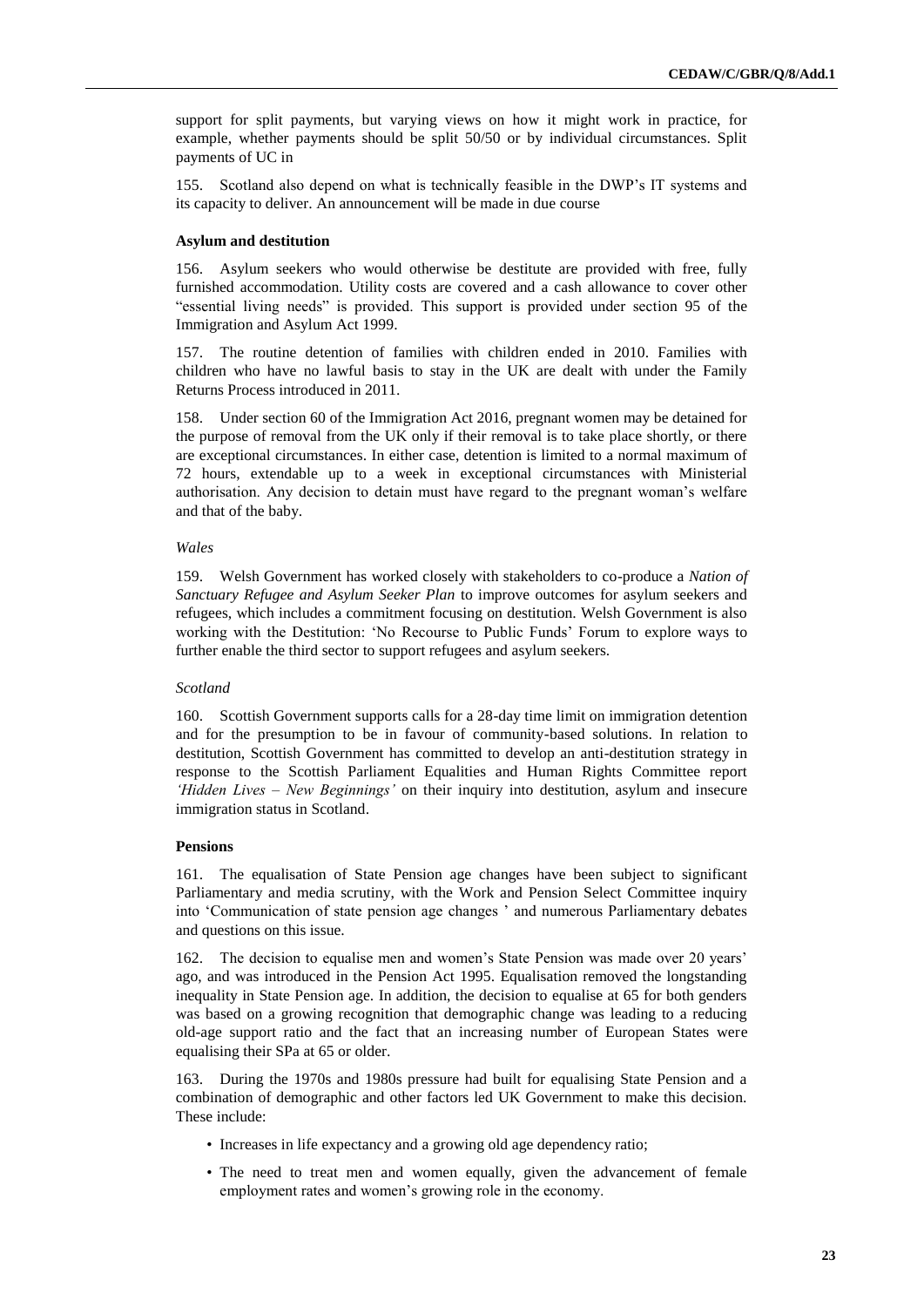164. The introduction of Automatic Enrolment means the workplace pension participation rate for eligible women is now near equal to that of eligible men. In 2017, private sector pension participation was at 80% for women and 81% for men; whilst public sector pension participation was at 92% for both men and women.

165. UK Government also introduced the Triple Lock uprating of SP which has substantially increased the value of the SP for all. Since 2010, the full basic SP is worth £1,450 more a year, that's £660 a year more than if it had been uprated by the growth in earnings.

# **Women in detention**

### **BAME Women**

166. The Lammy Review<sup>19</sup> noted that there are unique challenges for BAME and foreign national women in the criminal justice system, both in custody and the community. Through the Female Offender Strategy (June 2018), UK Government will be looking closely at what further action can be taken to identify and address needs specific to these groups.

### *Scotland*

167. As at 5 September 2018 there were 12 BAME women held in Scottish prisons. This represents 3% of the total female prison population on that day and 0.15% of the total prison population. The most up-to-date Census data (2011) reports that 4% of the Scottish population were from a BAME background. As such, BAME women are not overrepresented in the custodial settings in Scotland.

### **Gender disaggregated data**

168. An age breakdown of the women's remand prison population is published within the Ministry of Justice's quarterly Offender Management Statistics.<sup>20</sup>

Bail is usually granted unless there are substantial grounds for believing that the defendant would commit certain acts whilst on bail. The Legal Aid, Sentencing and Punishment of Offender Act 2012 introduced a "no real prospect" test, so that defendants should be released on bail, even if these grounds arise.

### *Scotland*

169. In Scotland, the proportion of female prisoners who are on remand is higher than the proportion for male prisoners (23-25% female, 18-19% male). However, this is largely accounted for by the fact that male prisoners are more likely to get very long sentences (4 years or more), rather than the propensity to detain women in remand.

### **Non-violent offences**

170. As of 30 September 2017, 73% of all female prisoners (including those held on remand) were held for a non-violent offence. Most custodial sentences for women are short – in 2017, 72% of custodial sentences for women were six months or less, compared with 56% of men.

171. The National Probation Service (England and Wales) has taken steps to reduce the number of women sentenced to less than 12 months imprisonment. These include:

• Development of an evidence based checklist to ensure that authors of reports which advise the court on sentencing through Pre Sentence Reports (PSRs), address the full

<sup>19</sup> https://assets.publishing.service.gov.uk/government/uploads/system/uploads/attachment\_data/ file/643001/lammy-review-final-report.pdf.

<sup>20</sup> https://www.gov.uk/government/statistics/offender-management-statistics-quarterly-january-tomarch-2018.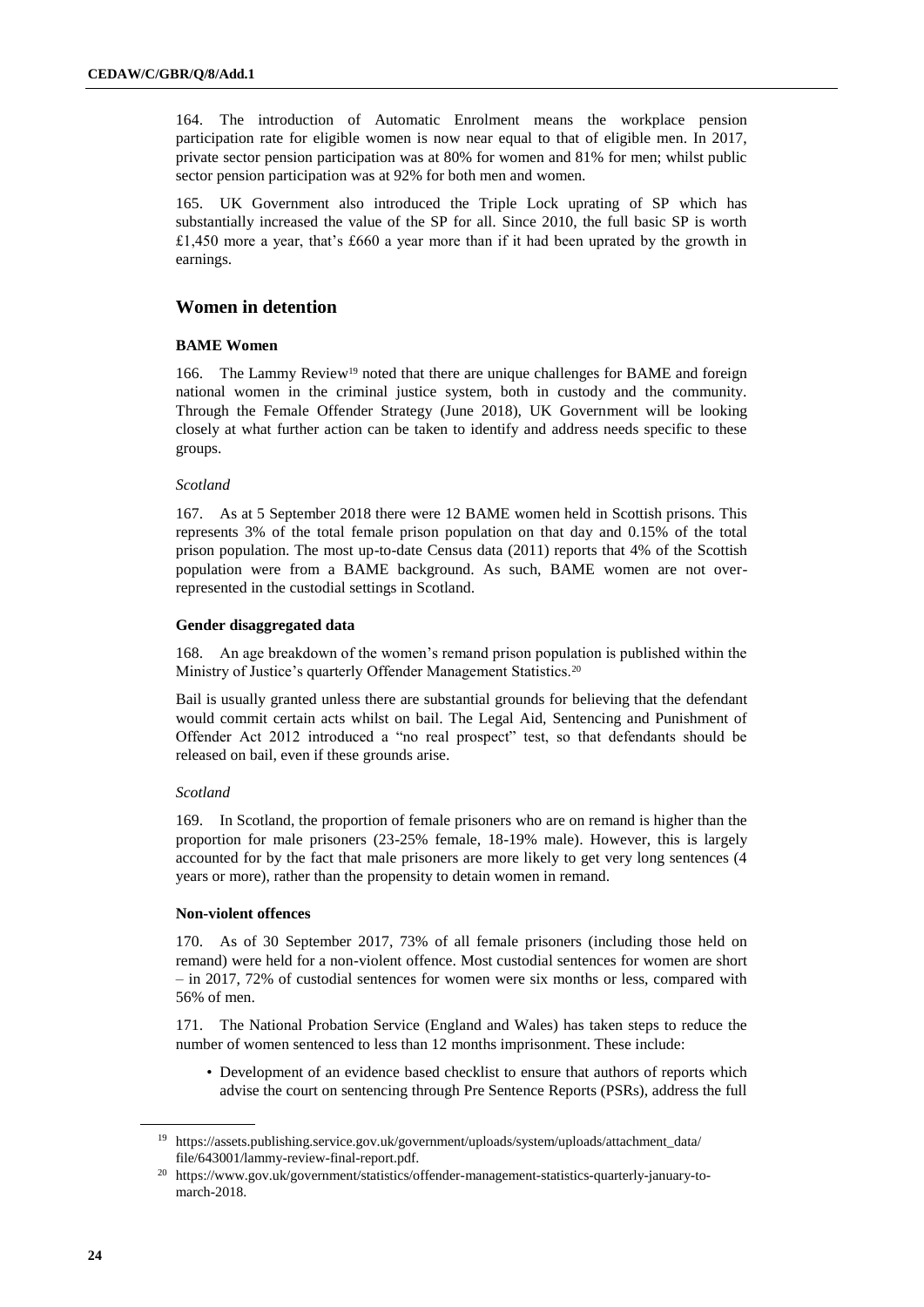range of a woman's risks and needs and, where appropriate, how these might be managed effectively through a community sentence. The checklist also requires PSR authors to advise on the likely impact of custody on a woman and her dependants;

• Implementation of an automatic tool (Effective Proposal Tool) to ensure PSR authors actively consider the full range of community options for which an offender might be suitable.

### *Scotland*

172. In Scotland, there is a presumption against the use of short sentences of less than 3 months, which will be extended to short sentences of less than 12 months once additional protections in the Domestic Abuse (Scotland) Act 2018 are implemented. Scottish Government has allocated around  $£100$  million per annum to local authorities to deliver community sentences and reduce re-offending and is committed to continuing this investment.

### **Mental Health**

173. Her Majesty's Prison and Probation Service (HMPPS) worked with the Public Health England Health and Justice Team and others to develop a set of gender-specific evidence-based standards to improve the health and well-being of women in prison, published on 8 March 2018. The National Partnership Agreement for Prison Healthcare in England 2018-21 commits the Ministry and Justice and other agencies to work collaboratively on key priorities including reducing suicide and self-harm, and improving the mental health and well-being of the prison population (including appropriate focus on the needs of those with protected characteristics).

174. UK Government is rolling out revised and improved suicide and self-harm prevention training, which has now reached over 17,000 new and existing staff across the prison estate. The Government will continue to support large numbers of women at risk of suicide and self-harm through the multi-disciplinary Assessment, Care in Custody and Teamwork (ACCT) process.

#### *Scotland*

175. In 2015, Scottish Government announced that rather than build a large new women's prison to replace an existing prison, the Scottish Prison Service (SPS) would develop a smaller national women's prison for around 80 women with the most complex needs, and up to 5 Community Custodial Units, helping women maintain links with their local communities and local services while providing proportionate levels of security.

176. As part of its *Mental Health Strategy: 2017-2020,* Scottish Government has committed to increase the mental health workforce by 800 additional staff with additional investment rising to £35m a year.

### **Privately run places of deprivation of liberty**

177. Privately-managed prison contracts set out a strict performance framework, consisting of prescriptive performance targets. These prisons are subject to the same external inspection procedures as those in the public sector. They are inspected at least once every five years by HM Inspectorate of Prisons (HMIP), and usually more frequently. In common with public-sector prisons, privately managed prisons face regular scrutiny by their local Independent Monitoring Board, to ensure that the prison is meeting its responsibility to deliver a safe and secure prison, and they are subject to the public sector equality duty.

### *Scotland*

178. There are arrangements in place for the inspection and independent monitoring of all prisons in Scotland. These operate under the auspices of HM Chief Inspector of Prisons for Scotland in terms of the Prisons (Scotland) Act 1989.